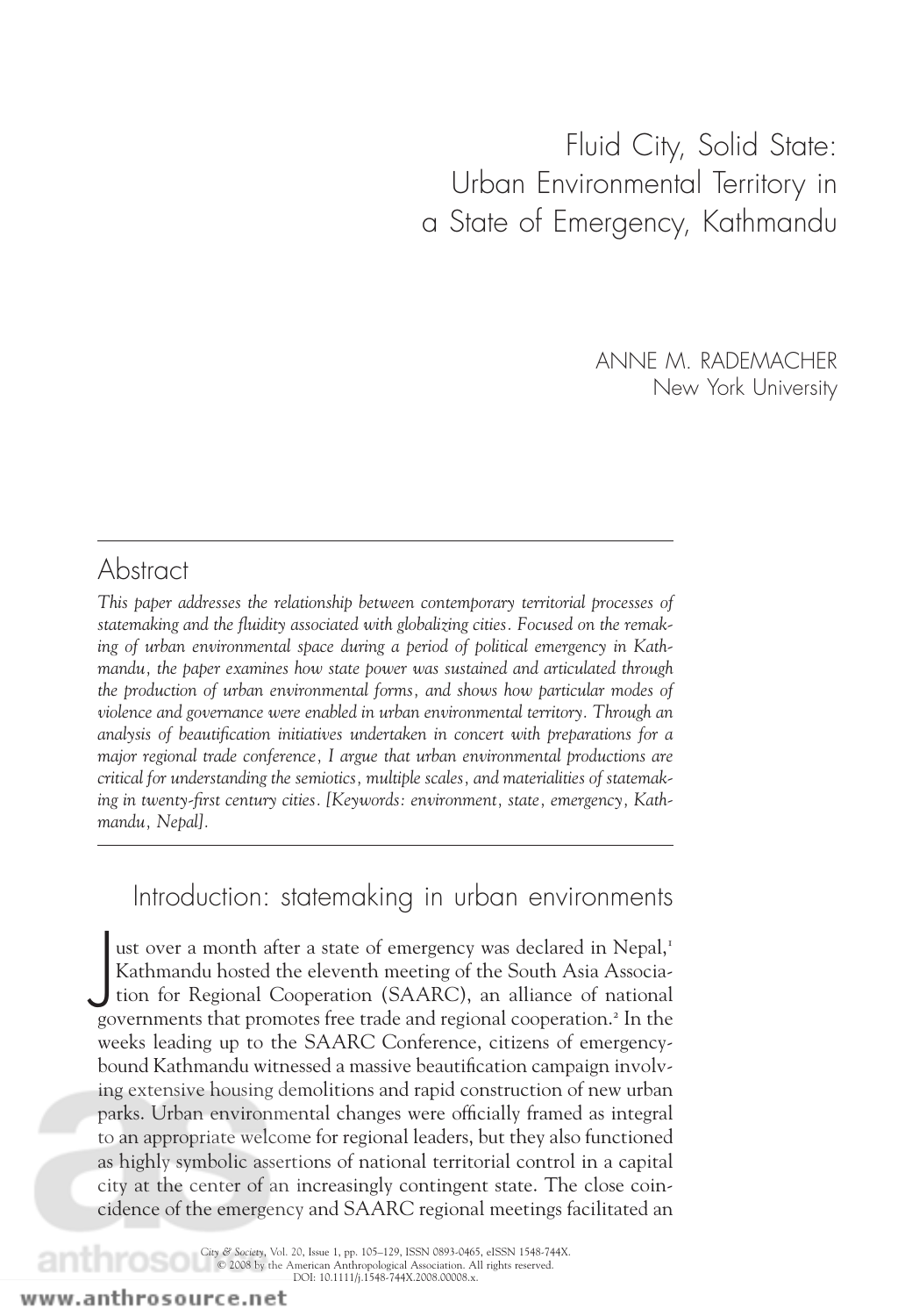apparent conflation of the two, blurring boundaries between motives and audiences, and enabling particular logics of territorial and governmental control. The changes in the urban landscape implemented during this period provide a useful case for exploring the primacy of environmental territory in the semiotics of statemaking.

Despite longstanding theoretical discussions of "nature-cultures" (Haraway 1991; 1997; Latour 1993; Demerritt 1994; Swyngedouw 1996), urban and environmental subfields in anthropology have largely maintained a conceptual boundary between studies of cities and studies of the environment. While anthropological engagement with the urban context foregrounds issues like the politics of place (Hansen 2001; Baviskar 2003), concerns over segregation and citizenship (Holston and Appadurai 1999; Low 2003), urban governmentality (Scott 1998; Chatterjee 2004), and cultures of consumption and class formation (O'Dougherty 2002; Mazzarella 2003; Liechty 2003), it rarely relates these issues to ideas and practices of nature and the environment. Similarly, while scholarship in environmental anthropology has engaged issues like development and statemaking (Baviskar 1995; Sivaramakrishnan 1999; Mosse and Sivan 2003), modern ecology and territoriality (Vandergeest and Peluso 1995; Saberwal 1999; Brosius and Russell 2003), the formation of environmental subjects (Agrawal 2005), and the historical production of ideas and imaginaries of nature (Grove 1989; Peet and Watts 1996), it has rarely sought its subject – the environment – in cities. Instead, environmental anthropology tends to locate "the environment" almost exclusively in the rural, the countryside, or the agrarian context.

Since the place of nature is rarely self-evident or automatic in cities, anthropological analyses can make crucial contributions to understanding at least two facets of urban environments. First, we can explore why the production of the environment<sup>3</sup> is important in specific cities at specific moments; second, we can ask why environmental productions are important in any city. In this paper, I address the former question by considering how environmental territory in Nepal's capital city was claimed and shaped in a time of political emergency. Toward addressing the second, I examine how power was sustained and articulated through the production of urban environmental forms, showing how particular modes of violence and governance were enabled in urban environmental territory.

Although environmental productions in the form of beautification will likely strike readers as a somewhat unsurprising undertaking for a state seeking to cultivate or reinscribe its legitimacy (Tarlo 2002; Greenough 2003), the Kathmandu case is instructive insofar as it underlines a particular moment, and way, in which environmental territory was delineated. The coincidence of the SAARC Conference and the emergency gave the performance of urban environmental control unusual symbolic power for audiences at multiple scales. As I

*Environmental subfields in anthropology have largely maintained a conceptual boundary between studies of cities and studies of the environment*

anthrosource

106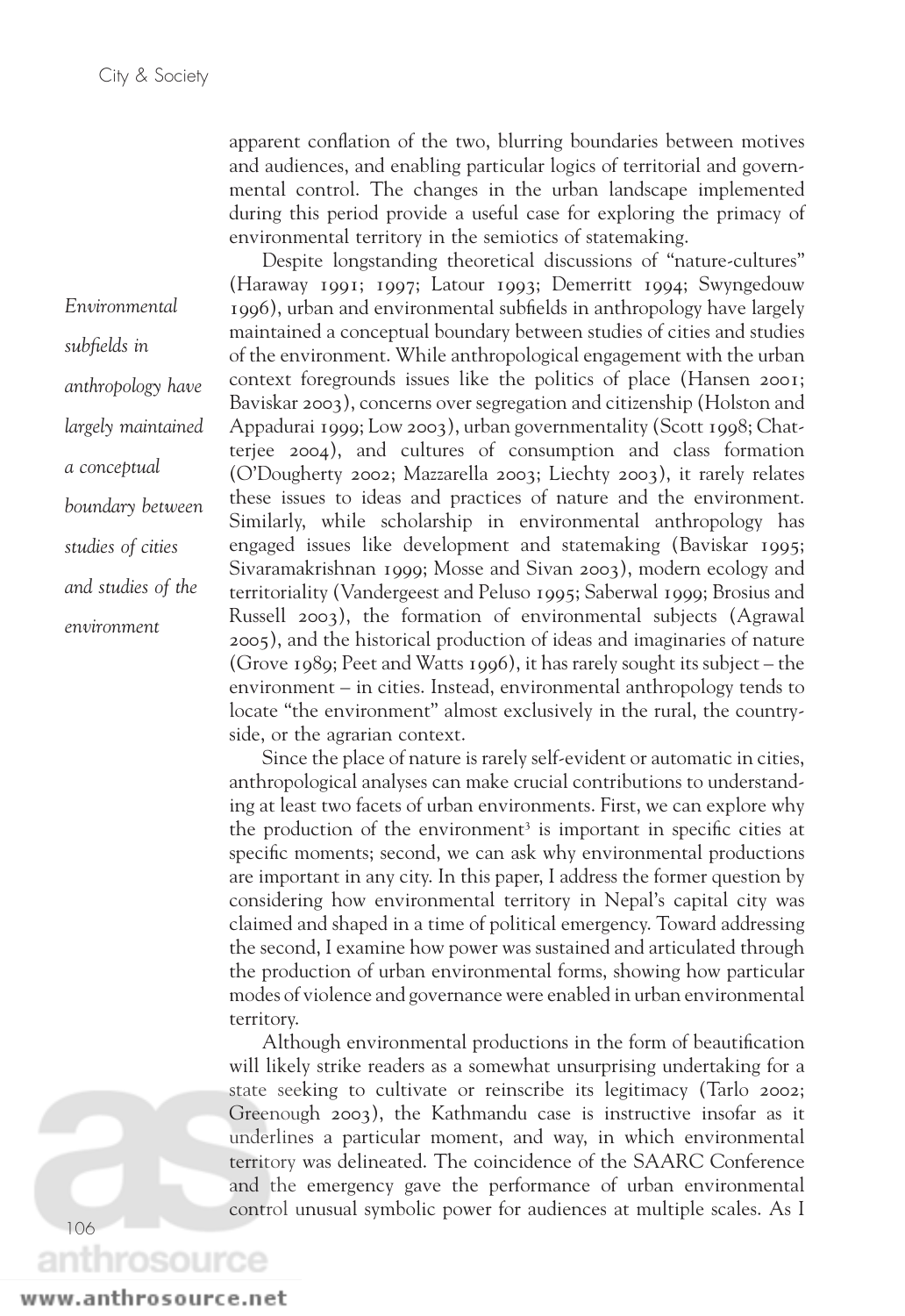will demonstrate, new environmental territories gave spatial articulation to the limits of the state's previous experiment with democratization for a Nepali audience, while for regional SAARC dignitaries they performed state resilience in a time of uncertain sovereignty. Of note in this multi-scaled resonance is the way that urban environmental territory was used to articulate the boundaries of nation-state governance, while forging connectivity between the nation-state and the region.

The work of producing urban environments is therefore also the work of making states, a point of analytical importance for understanding the relationship between states and globalizing cities (Marcuse and van Kempen 2002). Not only is the environment an enduring platform for the reproduction of state power, but its expression in urban centers may aid our understanding of the practices through which contemporary states establish limits and mark boundaries in cities that simultaneously function as territories of nation-states, and as nodes in established or emergent transnational networks.

### Kathmandu in a transforming state

Athmandu has long been critical territory for the Nepali state, so<br>its centrality in matters of statecraft is not new. What is rela-<br>tively new, however, are urban-centered processes associated<br>with changing migration tren its centrality in matters of statecraft is not new. What is relatively new, however, are urban-centered processes associated with changing migration trends and economic globalization. Before the mid-twentieth century, strict migration policies facilitated tight state control over movement into and out of the Kathmandu Valley, thereby reproducing a fairly stable and homogeneous urban demographic (Liechty 2003:53; A. Tiwari 1992). The more recent picture is one of sustained growth and heterogeneity: between 1951 and 1991, the city's population quadrupled (Liechty 2003:53), and throughout the 1990s Kathmandu ranked among the fastest growing cities in South Asia (UNFPA 1995). Rapid growth catalyzed the development of sprawl, suburbanization (Liechty 2003:53–6), and a dramatic expansion of informal settlements.<sup>4</sup> At the same time, economic growth and transnational mobility marked Kathmandu as an increasingly important node in global labor and tourism networks.

As the historical and contemporary center of state bureaucracy and administration, and the locus of the creation and dissemination of *Nepālīpan*,<sup>5</sup> or "Nepaliness," Kathmandu has long been the territorial heart of Nepali statemaking (Gaige 1975; Liechty 1997; Pfaff-Czarnecka 1997). In contemporary terms, Kathmandu is a site of coordination among global development institutions, state bureaucratic and cultural projects, and rapid inflows of people, commodities, and capital. It is also the center of particular modern consumption practices through which, at the national scale, Kathmandu's citizens disproportionately

*Kathmandu has long been the territorial heart of Nepali statemaking*

107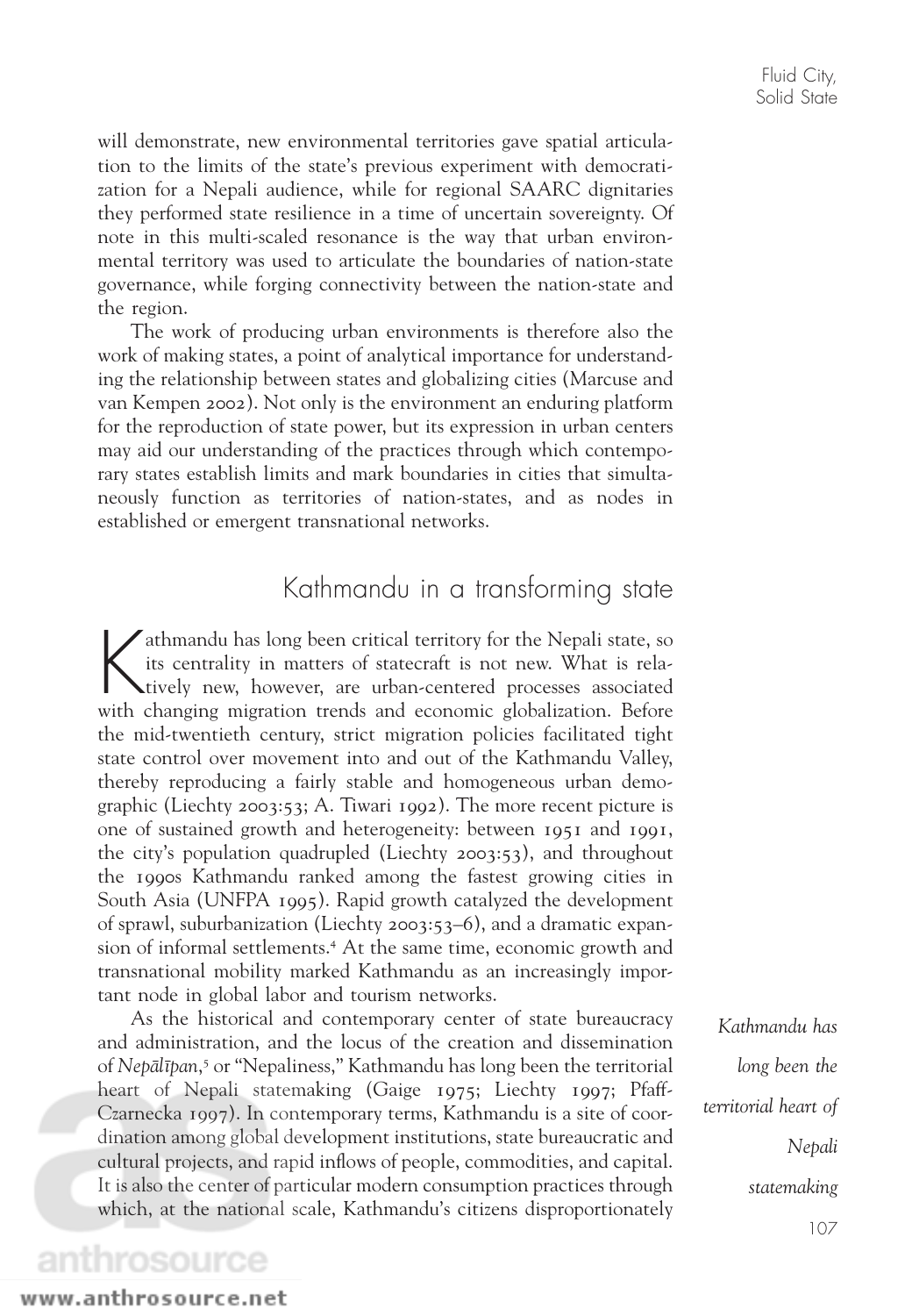enjoy the material appropriations that have come to signify Nepal's urban middle class (Liechty 2003).<sup>6</sup> Although in 2001 only 15 percent of the country's total population resided there (S. Tiwari 2001:1), the concentration of state, development, and commercial powers located in Kathmandu weighted its importance in the construction and perpetuation of the nation-state in ways that this statistic cannot convey.

The official declaration of an emergency in Nepal confirmed that political volatility that had been building throughout the 1990s had reached a breaking point. Several conditions and incidents converged to produce this volatility, including a decade of contentious and only partially effective democratization, a royal massacre, and a deepening civil war. The decade following the 1990 *jana andolan*, or People's Movement, brought the reinstatement of democracy to Nepal, but the decade that followed witnessed contentious and largely ineffective governance (Lawoti 2007). In June of 2001, Crown Prince Dipendra reportedly opened fire on his family in the royal palace at Narayanhiti. Fatally wounded were King Birendra, Queen Aiswarya, their son, Prince Nirajan, and daughter, Princess Shruti, and other members of the royal family.<sup>7</sup> Prince Dipendra was then said to have committed suicide. News of the massacre fueled anxieties already associated with an intensifying conflict between government forces and Maoist revolutionaries. Since 1996, the Nepal government had been embroiled in violent confrontations with the army of the Communist Party Nepal-Maoist. In November 2001, Maoist fighters directly attacked the Royal Nepal Army for the first time (prior violence had been between the police and the Maoists), and in response, the government mobilized its army. Prime Minister Sher Bahadur Deuba officially declared Maoist fighters "terrorists," and a subsequent Terrorist and Disruptive Activities Ordinance authorized state agents to make arrests without due process, and exercise strict controls over media and information.

*The swift and dramatic creation of parks in the capital city added a spatial dimension to the legal and military strategies for consolidating emergency order* 108

In this context, the swift and dramatic creation of parks in the capital city added a spatial dimension to the legal and military strategies for consolidating emergency order. But before proceeding to this dimension, it is important to specify what constitutes the state in this analytic. Difficult to study and neither conceptually nor practically uniform, the state is dynamic, multi-layered, and perhaps best understood as in continuous negotiation and reproduction (Aretxaga 2003; Siu 1989; Joseph and Nugent 1994; Sivaramakrishnan 1999:8; Michael 1999; Faure and Siu 1995:17). One approach to understanding the dynamic state is to focus on moments of statemaking. My use of this term follows Sivaramakrishnan (1999), who defines statemaking through analytical attention to the forms and legitimations of government and governmentality, the making of civil society, and the study of "the ideological and organizational power of the central government to penetrate society, exact compliance, and invoke commitment" (Sivaramakrishnan 1999:5; see also Siu 1989; Scott 1990; Joseph and Nugent 1994; Migdal et al. 1994).

www.anthrosource.net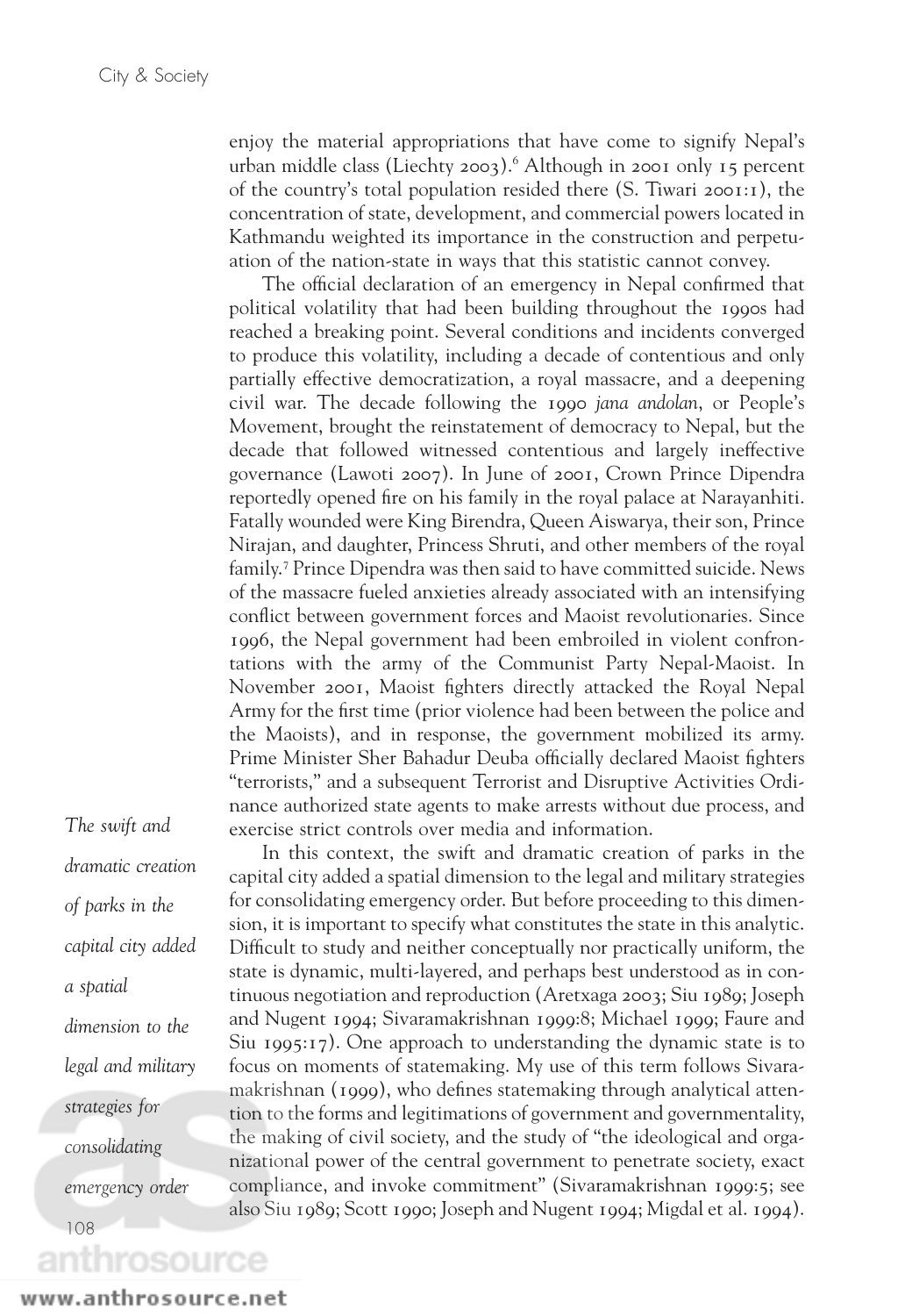Since the 1950s, the Nepali state  $-$  as both a bureaucratic apparatus and an assemblage of cultural ideas (Hansen and Stepputat 2001) – has been a crucial facilitator and mediator of development. Through development discourses and practices, the modern Nepali state has created ordered, "legible" spaces for governance (Scott 1998), but these discourses and practices have also entailed constant negotiation and struggle over the particular regimes of cultural representation that stand for the state (Siu 1990; Kendall 1998; Sivaramakrishnan 1999; Faure and Siu 1995). Such negotiations include state-regulated or statesymbolic environments, including the layout, form, and function of the capital city. To reference the state in the present consideration of emergency environmental change is to mark beautification projects, their associated agents, and their attendant semiotics at multiple scales as projects of rule, however partial and temporary. Here, rule refers to the reproduction of particular power relations and structures of inequality – structures that are not simply imposed, but rather are socially produced through everyday relationships and compromises (Gupta 1995: 393–4; Baviskar 2007).

Although beyond the scope of the present discussion, it is important to note that the Nepali state developed in particular, and regionally unique, interaction with British colonial rule in the region, and, later, with international development interests. In Nepal, ideas and processes of development (*bika¯s*) have long been noted for their social, political, and economic power. Never formally colonized, it is Nepal's modern engagement with international development institutions that dominates diagnoses of the country's economic marginality and sociopolitical problems. Since the first international development interventions were enacted in Nepal in the 1950s, *bikas* has been widely regarded as a political and material force with profound implications for the Nepali state. Journalist and public intellectual Kanak Mani Dixit concludes from his statistical portrait of Nepal's contemporary political and economic history (1997) that by largely co-evolving with the international development industry, the autonomy and functionality of the modern Nepali state became severely distorted and heavily aid-dependent. Indeed, well over half of the state's operating budget has come from foreign aid for decades, and very little national policy goes forward without some form of international support and its attendant influence.

The capital city has long been the site where the flow of development funds is mediated, and as a result Kathmandu is widely regarded as having disproportionately benefited from the state's development dependency. Liechty elaborates:

> Between 1951 and 1997 Nepal received an estimated 3.7 billion USD in grants and loans from foreign countries and international banks. By the early 1990s Nepal was servicing a debt of just under 1 billion USD. Even though usually intended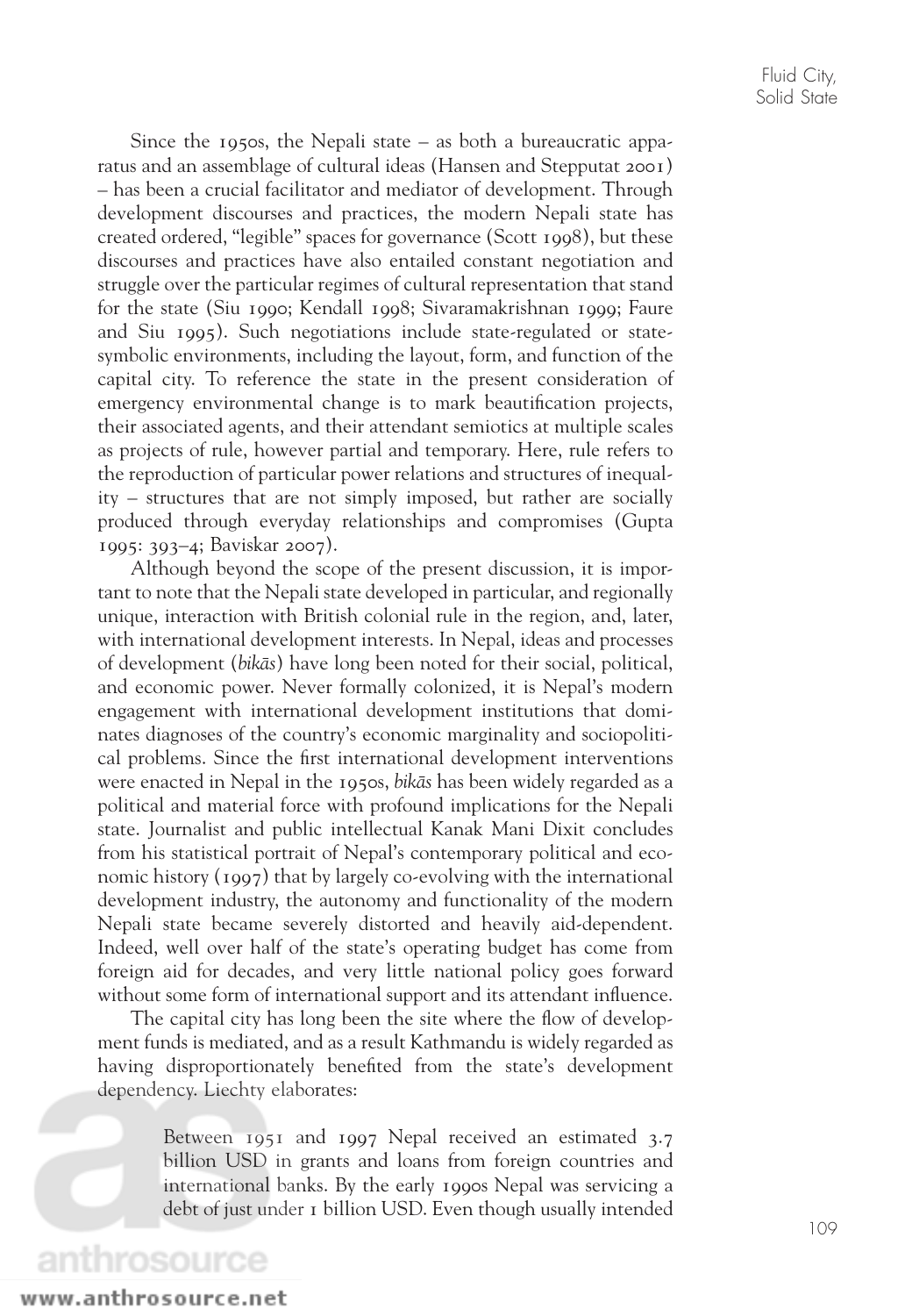for rural development, all of this aid money is routed through Kathmandu. By the time the money filters through the maze of centralized bureaucratic bodies and their affiliated nongovernmental organizations (NGOs), often very little remains for projects at the 'grassroots.' According to one recent reckoning, around 70 percent of Nepal's total annual budget goes simply to running the national government, headquartered in Kathmandu. (2003:48)

Rather than erasing the existence or importance of the Nepali state, then, this state-development relationship simply foregrounds the Nepali state's role as facilitator and mediator of development power and processes (Dixit 2002; Seddon 1987; Gellner et al. 1997; Hoftun et al. 1999; Hutt 2004), and the ways these are mutually produced. As Sivaramakrishnan and Agrawal have noted,

> the ideational and material aspects of development come together in the construction and the legitimation of the modern state. By serving as the arena for the pursuit of growth, democracy, and a single nation, development has linked the progressive state with the economic, political, and cultural programs implied in this three-part goal. (2003:38)

I now turn to a discussion of three urban environmental projects associated with the emergency and SAARC Conference, with attention to one in relative depth. I then examine the recent historical conditions that gave urban environmental productions their particular symbolic power to reinforce the image of a "solid state" in Kathmandu.

## 'Making SAARC' and articulating a solid state

|<br>|<br>ta: n late 2001 and early 2002, the complex combination of People's War-related violence, the upheaval of the monarchy, and the declaration of emergency seemed to consolidate a growing sense of uncertainty, contingency, and explicit fear in public discourse in Kathmandu. The legitimacy of King Gyanendra was held in active question in the wake of the royal massacre, and the government was increasingly perceived to be vulnerable to defeat by the Maoists. These conditions held unknown consequences for the urbanites with whom I worked as part of a research project on urban environmental improvement.<sup>8</sup>

The anxious capital city was about to host a SAARC Summit that was itself framed by extreme regional and global tension. India-Pakistan relations appeared to be at a dangerous breaking point in the immediate aftermath of an attack on the Indian Parliament on December 13, in which twelve people were killed and twenty-two were injured. The

*The anxious capital city was about to host a SAARC Summit that was itself framed by extreme regional and global tension* 110

www.anthrosource.net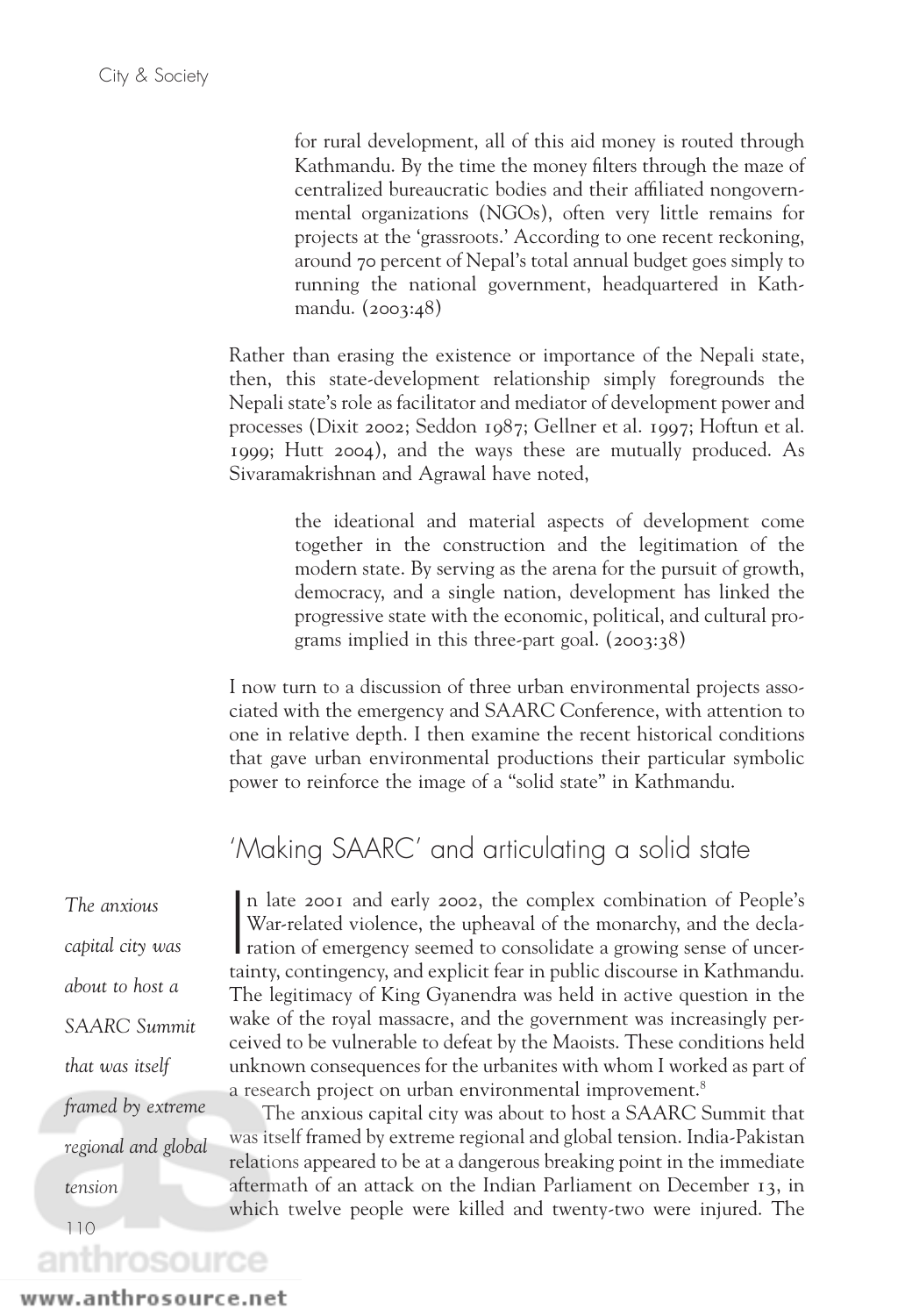Indian government immediately blamed Pakistani militants. Internationally, still-fresh pronouncements of a "War on Terrorism" by the United States gave new global currency to the category 'terrorist,' influencing political dynamics throughout South Asia.

From December 2001 through January 2002 in Kathmandu, I found it nearly impossible to differentiate between SAARC preparations and the general tightened security that characterized urban life under the emergency. Early one morning, I arrived in the core of the city, at the bustling intersection at Thapathali, to find each of the colorful billboards that crowd this area draped in enormous white sheets. Normally advertising products like Wai Wai Instant Noodles, Royal Stag Whiskey, and Shikhar Cigarettes, these boards stood stark and blank, rising ominously above the winter fog. I puzzled over an interpretation of this whitewashing at first, wondering if it could be some sort of new control on advertising related to the emergency. I soon realized that it was more likely a feature of SAARC preparations. Indeed, over the next few days, Kathmanduites watched from the streets below as painters adorned these fresh canvases with SAARC-related welcome slogans, painted in uniform, all-capital English lettering. Pronouncements like, "LONG LIFE TO THE SAARC PARTNERSHIP!" shouted from boards not only in Thapathali, but all over the city.<sup>9</sup> Eventually, one could scarcely travel a main thoroughfare without encountering such neatly refashioned ads. The air of festivity and welcome, created by the SAARC signs, blended almost eerily with their ubiquity. The slogans reminded urbanites not only of the upcoming SAARC Conference, but also that the billboards on which they were painted were ultimately the domain of the state that would host the conference.

In the weeks leading up to the meetings, to travel the streets of Kathmandu was also to constantly encounter environmental improvement projects. The phrase "SAARC *banaune*," or "making SAARC," became a common explanation among my friends and research collaborators for the massive, rapid urban transformation. "Park *banaune*" soon joined the phrase, and the idea that "SAARC *banaune bhaneko* park *banaune*" – that preparing for SAARC meant constructing parks – functioned at once as a statement of fact and, often, as an expression of astonishment at the pace and entirety of Kathmandu's environmental transformation. This phrase conveyed how the coincidence of beautifications and SAARC gave logic to authoritarian environmental interventions, activating a particular kind of consent, and enabling a form of governance quite at odds with the city's and nation-state's recent history of democratization.

Dramatic changes took place all over the city, often with a rapidity that seemed akin to spontaneity. Over little more than a week, existing traffic islands in Patan and Kathmandu were freshly planted. Where cement road dividers did not previously exist, they appeared almost instantly, constructed quickly by huge groups of day laborers. Long lines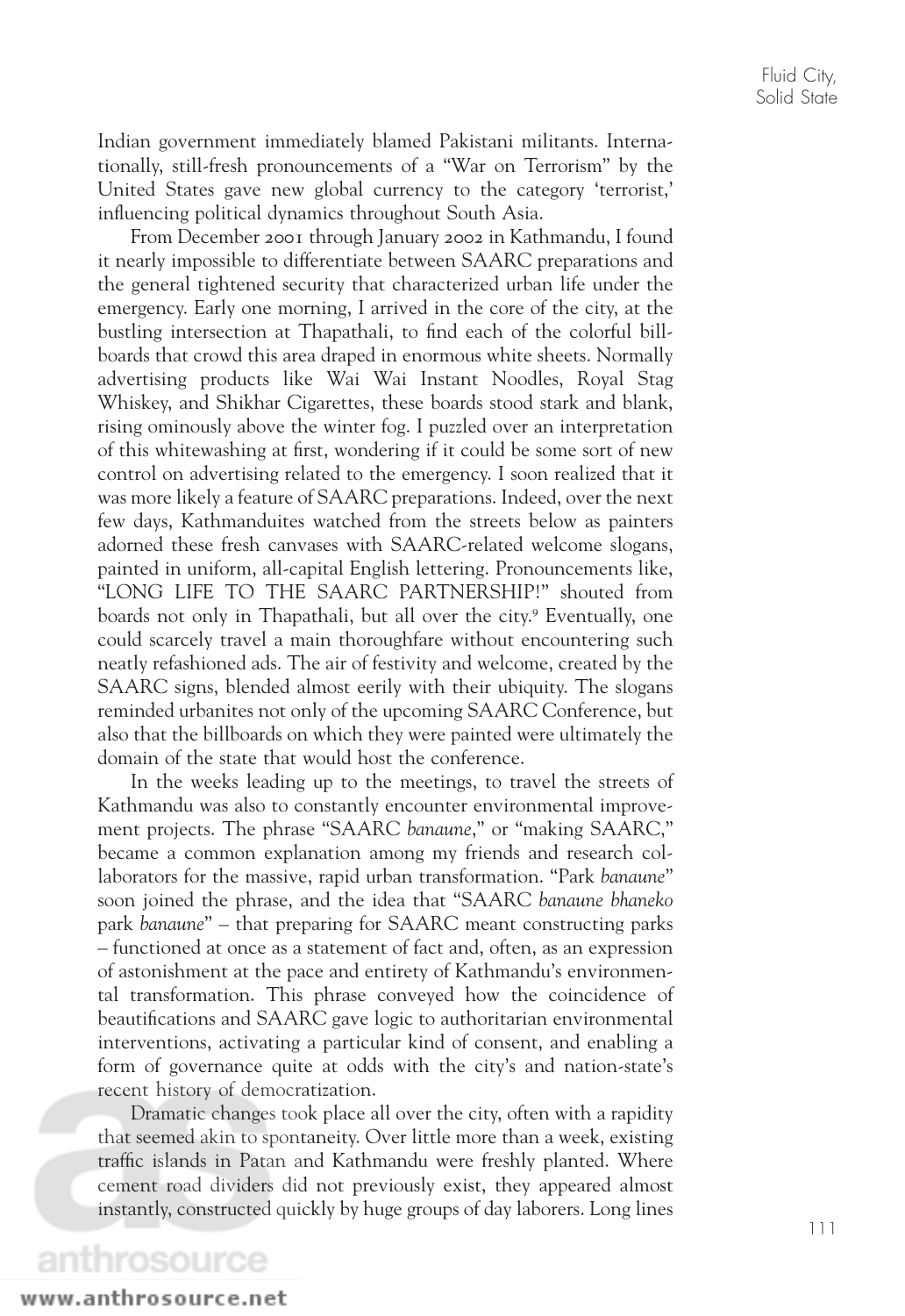of workers painted sidewalk edges in black and white stripes, while tall welcome gates, decorated with flowers and graced at the base with small brass *karuwas*,<sup>10</sup> were erected at key points on major roadways.

While a variety of measures like these characterized official SAARC preparations in Kathmandu, three most visibly intersected with my broader research project on urban environmental improvement. First, there were swift building demolitions and new park construction at Tinkune, an area of land in the vicinity of the national airport. This park would be the first to greet visiting SAARC dignitaries on their journey between the airport and the city center; on completion, it featured lush plantings and a large central pond. Second, the four and five-story buildings at a crossroads called Maitighar were demolished and, over the course of a few days, replaced by a small park marked by an enormous *mandala*, a small *stupa*, and two stone water spouts.<sup>11</sup> Finally, just below the Bagmati Bridge, two informal settlements officially regarded as illegal squatter areas were forcibly evicted, the homes leveled and their residents dispersed. There was a marked lack of explicit public protest in all three cases.<sup>12</sup>

In the nearly simultaneous imposition of the emergency and preparations for the SAARC conference, I sought to understand seemingly contradictory messages of festivity, openness, and "a hearty welcome" on one hand, and those of local control and silenced dissent on the other.

The physical transformation took place against a backdrop of militarized streets, lined with young army personnel wielding rifles or machine guns and often clad in riot gear. Traveling around the Parliamentary offices at Singha Durbar entailed passing through gauntlets of soldiers with guns poised, fingers resting on triggers. It was clear that the welcome signified by SAARC preparations was intended for specific regional guests only; those who would inhabit the city long after dignitaries had left were well-advised to notice the soldiers in equal measure. And yet the combination of rapid park-making and heavy military coverage gave a strangely reassuring impression that everything, from environment to society, was under the eye of a state that would protect, safeguard, and even "green" its urban capital territory.

Tinkune

Control over the development of Tinkune, a stretch of land not<br>far from the city's airport, had been in dispute at least since<br>1974, when the area was first officially designated for urban<br>parkland. A park was pever built far from the city's airport, had been in dispute at least since 1974, when the area was first officially designated for urban parkland. A park was never built, however, and in the mid-1990s, the Supreme Court of Nepal ruled that the government had not adequately completed land acquisition procedures. The approximately fifty-five residents who had settled at Tinkune in the interim were convinced

*The physical transformation took place against a backdrop of militarized streets, lined with young army personnel wielding rifles or machine guns and often clad in riot*

*gear*

112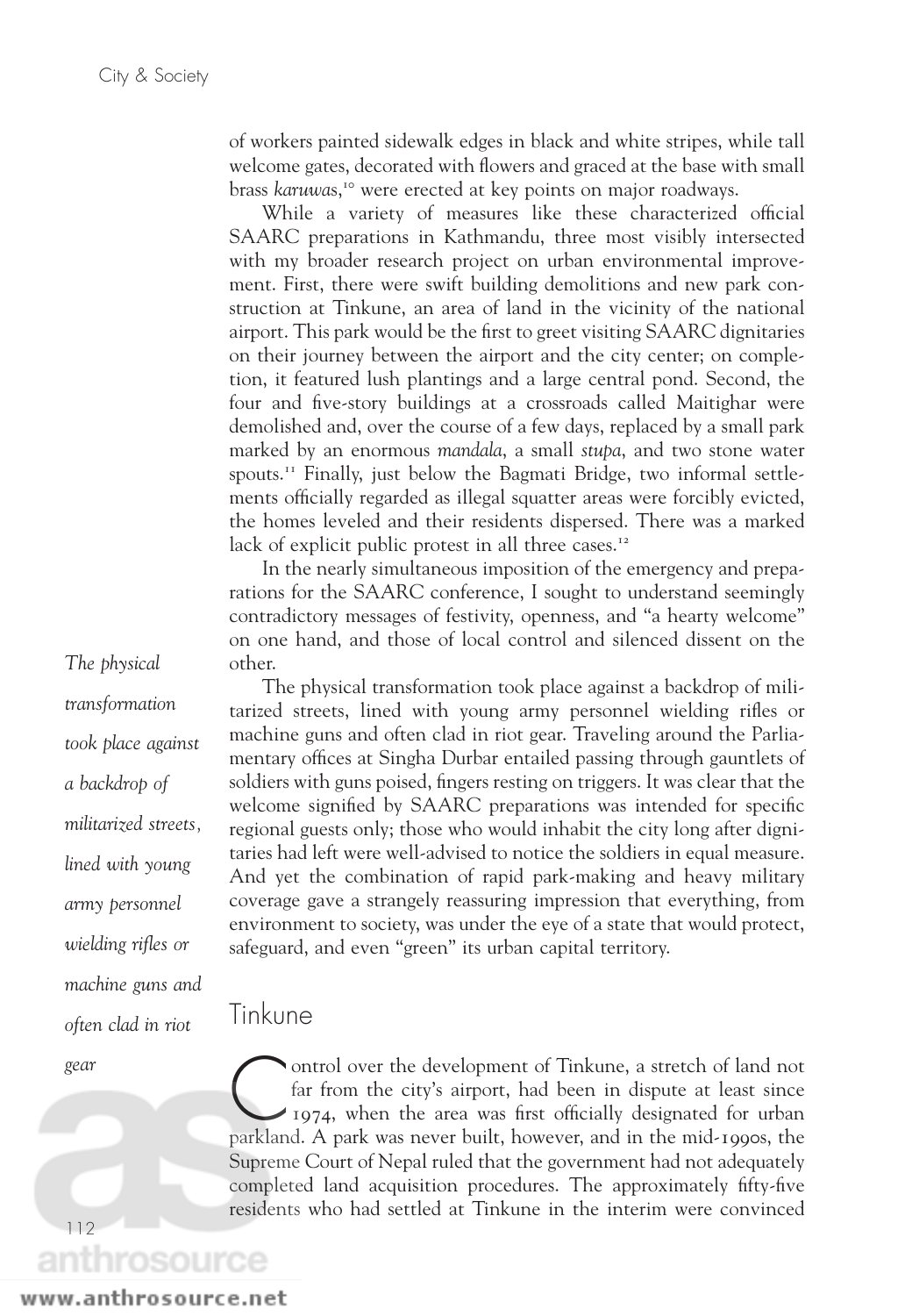that their long dispute over the territory was settled, and they assumed legal landowning status. The area was developed by these residents, but Tinkune remained a semi-formal settlement in the eyes of municipal officials.

The emergency suspended the ownership rights that the courts had affirmed, and this, combined with an official desire to divert media attention away from the Maoist insurgency in the weeks leading up to SAARC,<sup>13</sup> precipitated the swift mobilization of park construction at Tinkune in December 2001. Residents and businesses were given fifteen days' notice to vacate properties, and offered compensation that was well below market value. There was little open resistance to the actions, however. A newspaper article explained the lack of protest by reasoning that, "in 'normal' times the Tinkune episode would have attracted much political opposition. But the pressure of pre-SAARC beautification and the emergency means these are not normal times" (Khanal 2002). Over the course of a week, the site was transformed from an officially unplanned residential and industrial area to a lushly planted park with a large, dramatic pond at its center. When dignitaries from all over South Asia arrived for the SAARC Conference, the new park "beautified" their journey between the airport and city center.

### Maitighar

 $\frac{1}{2}$ n contrast to Tinkune's history of dispute and alternative use plans, the prior planning history of Maitighar, a much smaller piece of land, was unclear. Many press accounts claimed that there was no prior official plan for a park there, but the Mayor made claims to the contrary in a *Spotlight* piece called "Kathmandu's Soul Lost in a Concrete Jungle:"

> People think that KMC acted extremely quickly in order to build the garden in Maitighar. But they should not forget that KMC had the plan ready and was waiting only for the green signal from the government. Otherwise, how could we have developed such large *mandala* paintings overnight? (Spotlight 2002)

Like Tinkune, Maitighar's location was highly visible for SAARC dignitaries being ferried between the airport and city center; it was also considered an urban space that developed informally. As in the Tinkune case, once Maitighar demolitions and park construction were announced, the ten households there were given fifteen days' notice to vacate, and offered compensation at rates below market value.

Following the Maitighar demolitions, a *Kathmandu Post* article reported that the government was "working on a war footing" to

## anthrosource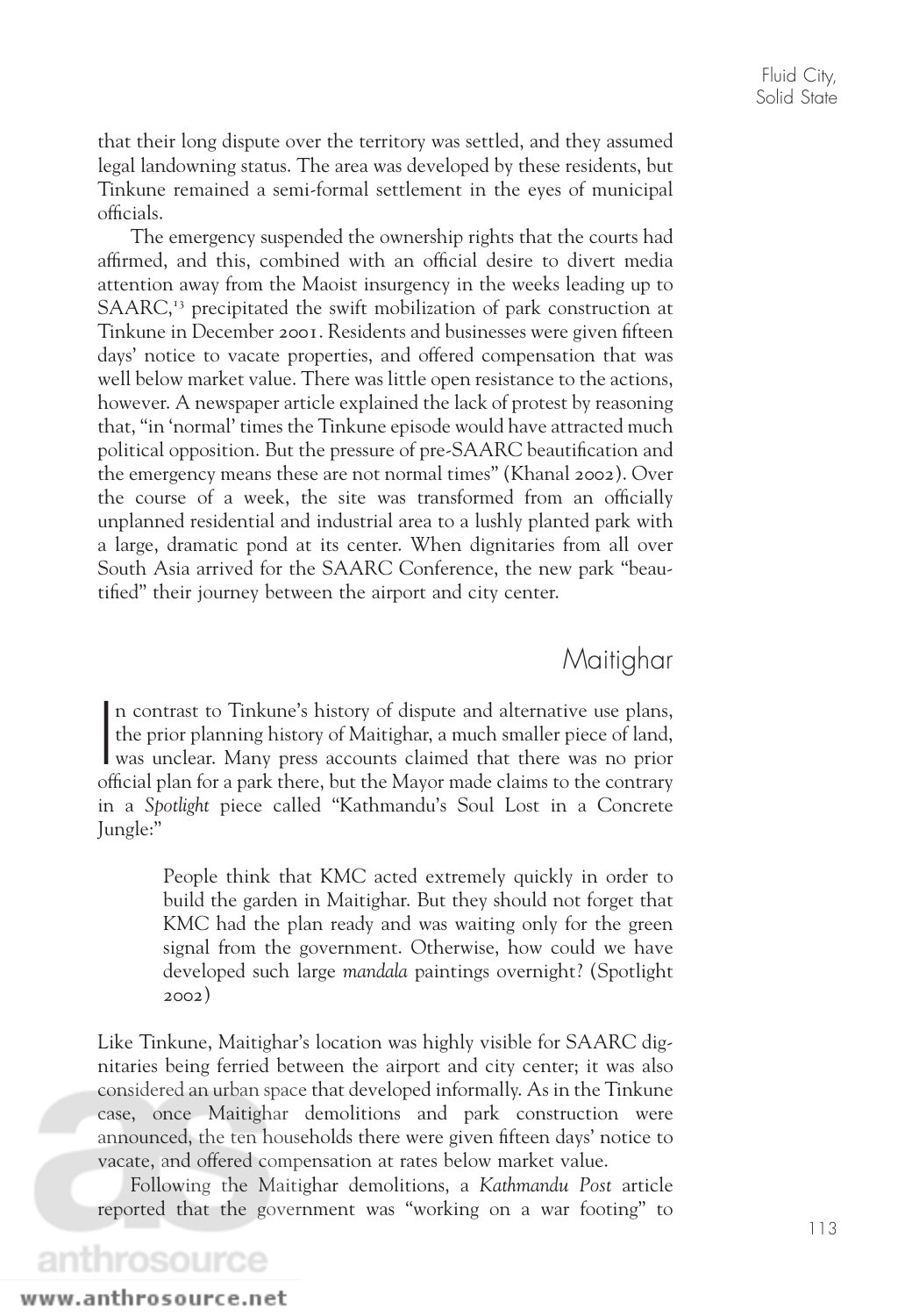construct a  $64$  ft  $\times$  64 ft *mandala* in the southwest corner of the plot, a *stupa* in the north, and a set of three *dhunge dhara*s (water spouts) in the southeast. Among these features, the *mandala* seemed to command the most attention, if not curiosity. Constructed of a huge iron frame set in the ground, it was filled with brightly colored rocks, and noted to be, "just like making the traditional *mandala* in religious occasions" (Manandhar 2001:1). The almost overnight erasure of this unplanned urban space, and its rapid replacement with iconic symbols of the Nepali national project, quickly transformed Maitighar into a spatial rendering of Nepali nationhood – this at a time when the most important of Nepal's religio-national symbols – the kingship – was under severe strain. Much more so than the larger park at Tinkune, the new park at the Maitighar crossroads seemed an unveiled reminder of historical connections between Kathmandu's moral geography and the legitimacy of the Nepali state.<sup>14</sup>

### **Thapathali**

The SAARC preparation project that intersected most directly with my field research also took place in December of 2001. One morning early that month, after a routine crossing of the Bagmati Bridge between Kathmandu and Pa he SAARC preparation project that intersected most directly with my field research also took place in December of 2001. One morning early that month, after a routine crossing of the Bagmati something had changed. Within a few moments I realized that the entire settlement of landless migrants (*sukumbasi*<sup>15</sup>) at the base of the bridge was gone.

All evidence of the settlement had been completely removed, erased so fully that a first time passerby would know it only as a solid dirt road bordered on one side by the trickling flow of the Bagmati River. I slowly reasoned through what had happened. I was aware that settlement residents had been served a notice to vacate a month earlier, but I also knew that like all past notices, it was received as routine harassment rather than an actual statement of intent to evict. The emergency and general sense of political flux had disturbed much that was routine, however, and the assumption that this notice would go unenforced, proved dangerously wrong. Rather than continue on home, I headed for the office of a housing advocacy organization with which I worked closely, to gather what information I could about the eviction.

At the office, I found workers gathered around a rattan table in the winter sun, trying to strategize. They confirmed that the settlement had been razed, officially due to SAARC-related "security preparations" (see Lumanti 2002). In response, advocates were documenting what had happened, and helping to coordinate relief for the displaced families. Unlike in the past, however, no public expression of dissent or formal protest was planned – primarily, I was told, because of the uncertainty of the political moment. The emergency was still very new, one housing

*All evidence of the settlement had been completely removed*



ìrosource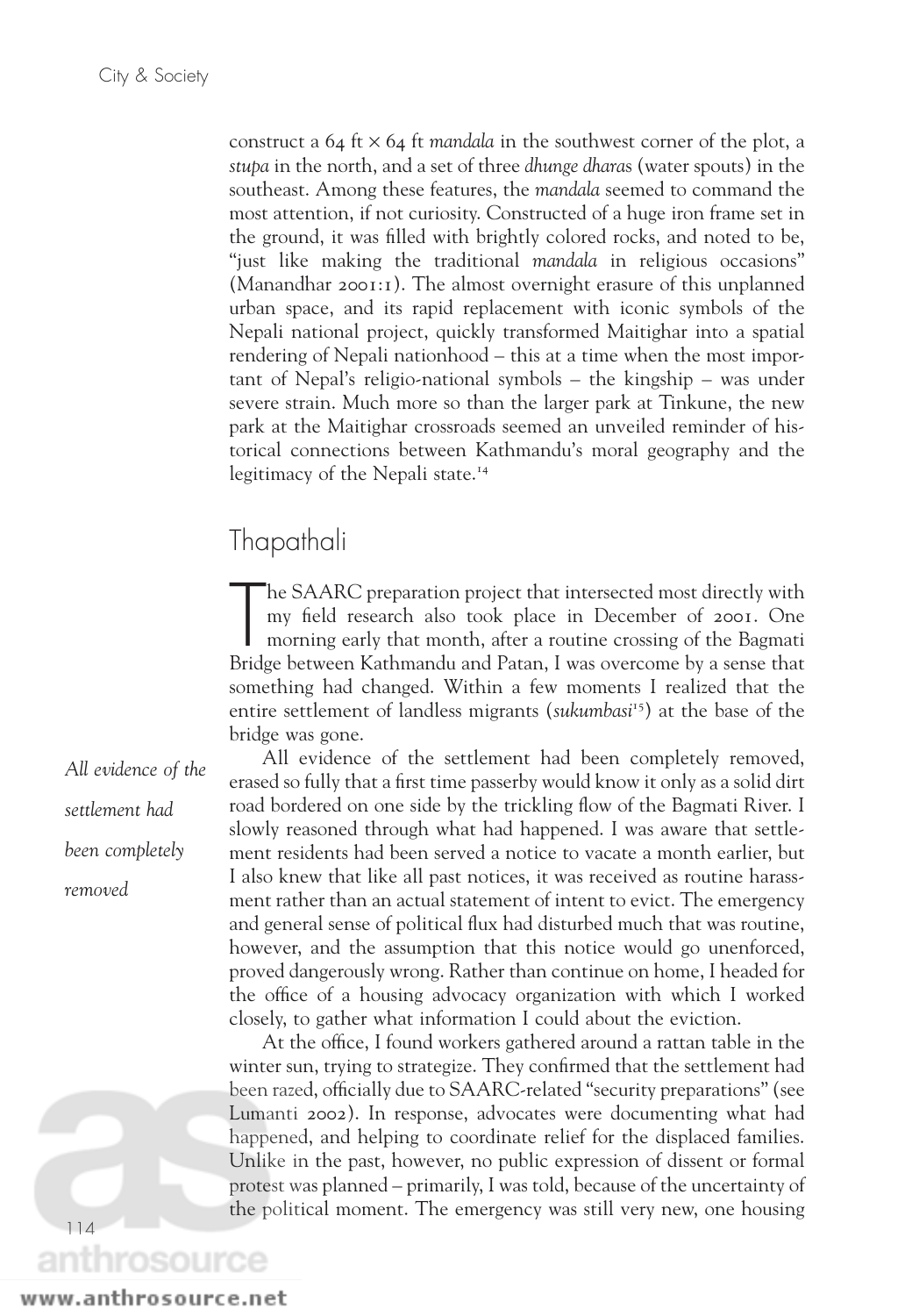advocate explained to me, and the possibility of arrest under the Terrorist and Disruptive Activities Ordinance was perceived as very high. Later, a volunteer described the changed terms under which the organization could respond to emergency evictions:

> Preventative action and delaying tactics like mass demonstrations, press conferences, people blocking the bulldozers – . . . things (we have) done for past eviction threats – can't be done because the possibility of the squatters and staff getting arrested is too high, and the emergency makes people very afraid that if they go to jail, they won't get out until it's over. Second, (advocates) feel like they can't single out government representatives as targets for action because they're afraid of being called terrorists.<sup>16</sup>

Unlike in the cases of Tinkune and Maitighar, evictions of settlers below the Bagmati Bridge did not involve any form of compensation for the destruction of property. In all, twenty-two families from settlements on both riverbanks were displaced in two phases, on December 4, 2001 and January 4, 2002. A follow-up advocacy report noted that most of the evicted families were immediately forced to erect temporary shelters on private land near their former homes. Beautification measures had therefore simply displaced squatters to within a few kilometers of their previous settlement (Lumanti 2002).

SAARC Summit security measures such as this one resonated in complex ways with urban elite sentiments surrounding the extensive recent growth of informal settlements in Kathmandu, particularly along the Bagmati and Bishnumati Rivers. By swiftly eliminating some of the most visible among these settlements, the emergency state ascribed new order to a territory perceived to be chaotic. New parks foregrounded the "environmental" quality of the space, and backgrounded the wealth and development asymmetries to which highly visible informal settlements often attest. Increasingly reminders of the political disorder in the countryside as well, the settlements seemed a logical focus for a government seeking to display its capacity to control and curb migration patterns that were being framed in popular discourse as an "invasion" of the capital (Post 2003).

The evictions at Thapathali marked a critical shift in official postures toward *sukumbasi*, and by extension toward urban migration itself. This particular SAARC-related gesture not only swiftly eliminated an informal settlement, it also communicated an official intolerance for the particular kind of urban fluidity signified by growing rural-to-urban migration. While previous to the emergency, Kathmandu's *sukumbasi* were widely considered economic refugees, in the context of the People's War they were also framed as war refugees who may be Maoist sympathizers, and thus a security threat.

anthrosource

*Beautification measures had therefore simply displaced squatters to within a few kilometers of their previous settlement*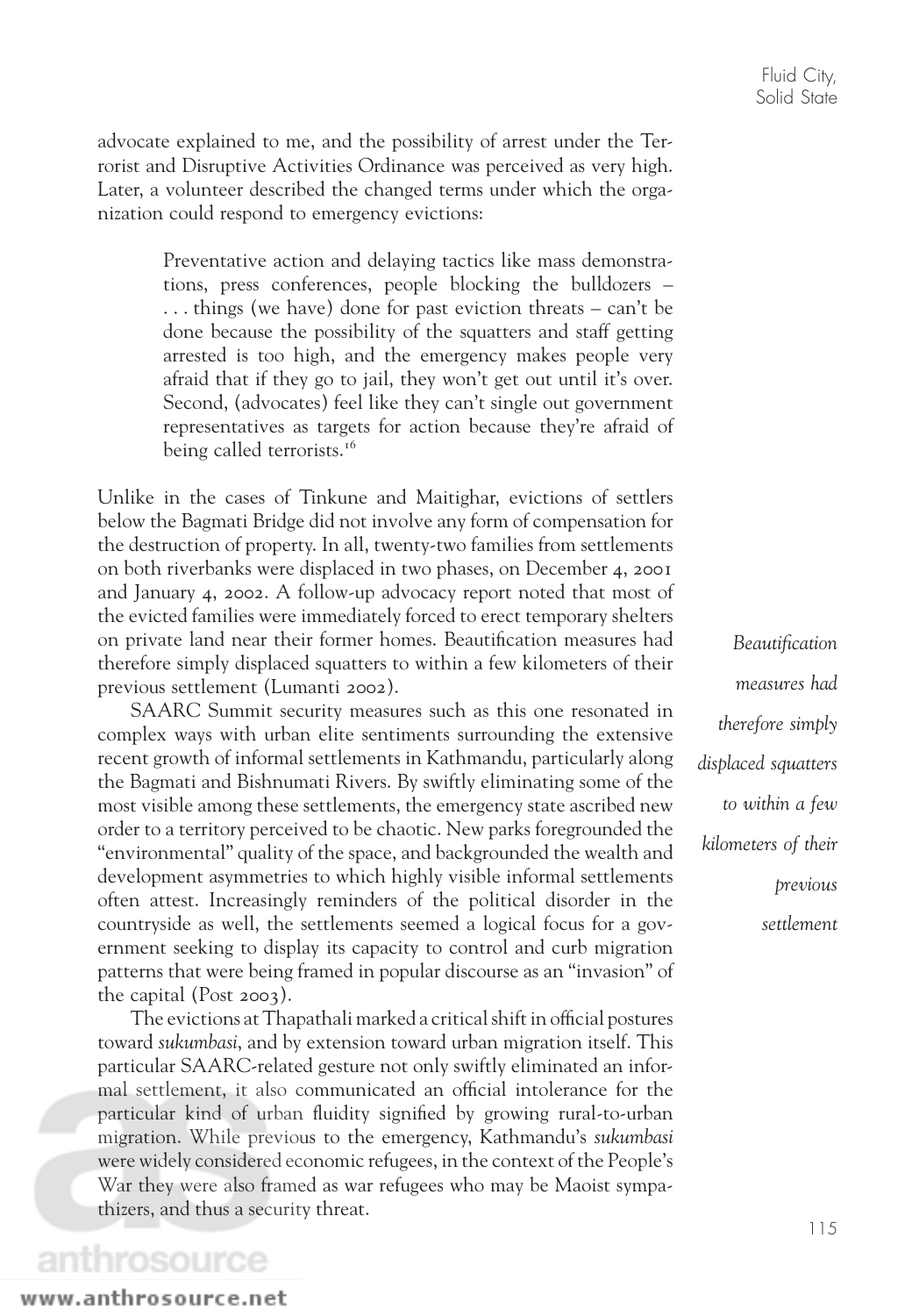# Democracy, disorder, and salvaging the environment through emergency

So-called beautification activities at Tinkune, Maitighar, and Tha-<br>
pathali replaced disordered spaces with an urban environmental<br>
order that simultaneously displayed a modern, clean, green city to<br>
regional dignitaries pathali replaced disordered spaces with an urban environmental order that simultaneously displayed a modern, clean, green city to regional dignitaries and sent messages of a strong and active state to Kathmandu residents. But it is only in considering the city's contemporary history of rapid urban growth, attendant popular anxieties over urban environmental breakdown, and general disaffection with 1990s democratization that we may fully appreciate what made environmental gestures so locally powerful at this historical moment.

The 1990s witnessed the reinstatement of democracy in Nepal. The country's first free elections since 1959 were held in 1991. Major media expansion and explosive growth of the Nepali non-governmental sector characterized the first years of democratization. The 1990s were also a time of tremendous material change. An urban middle class was growing, luxury goods were newly available to more than just royalty and the elite, and an awareness of material prospects linked to a broader global economy created the fervor of a boom. For many urbanites, this was an era punctuated by high expectations and a sense of new and unlimited possibility. But economic expansion in the Kathmandu Valley had adverse impacts as well; among these were pollution and urban environmental decline. As the population of the capital city surged, anxieties over urban infrastructural stresses and environmental deterioration assumed an evermore prominent place in elite public discourse. The city that was increasingly "going global" was also in upheaval over the stark degradation of its environmental integrity.

Concerns about urban environmental decline figured in elite public discourse from the earliest days of democratization. In January of 1992, *Himal* (5:1) devoted a special issue to "The Weakening Spirit of the Kathmandu Valley," identifying parallel processes of cultural and environmental degradation associated with urban change. The ecological and cultural state of the Bagmati River was mourned in an article called, "The Bagmati Scorned," while rapid urban growth and the deteriorating "cultural fabric" of the Valley were profiled in other pieces. While democracy and economic liberalization were expected to hold promise, they were also associated with seemingly intractable cultural and environmental predicaments. This perceived breakdown of environmental and cultural conditions combined with widespread dissatisfaction with the experience of democracy. The decade of democratization saw the rapid turnover of over a dozen successive governments, limiting the actions that any single government could take, and reinforcing a constant sense of political flux. Among many of my collaborators and

*Concerns about*

*urban*

*environmental*

*decline figured in*

*elite public*

*discourse from the*

*earliest*

*days of*

*democratization*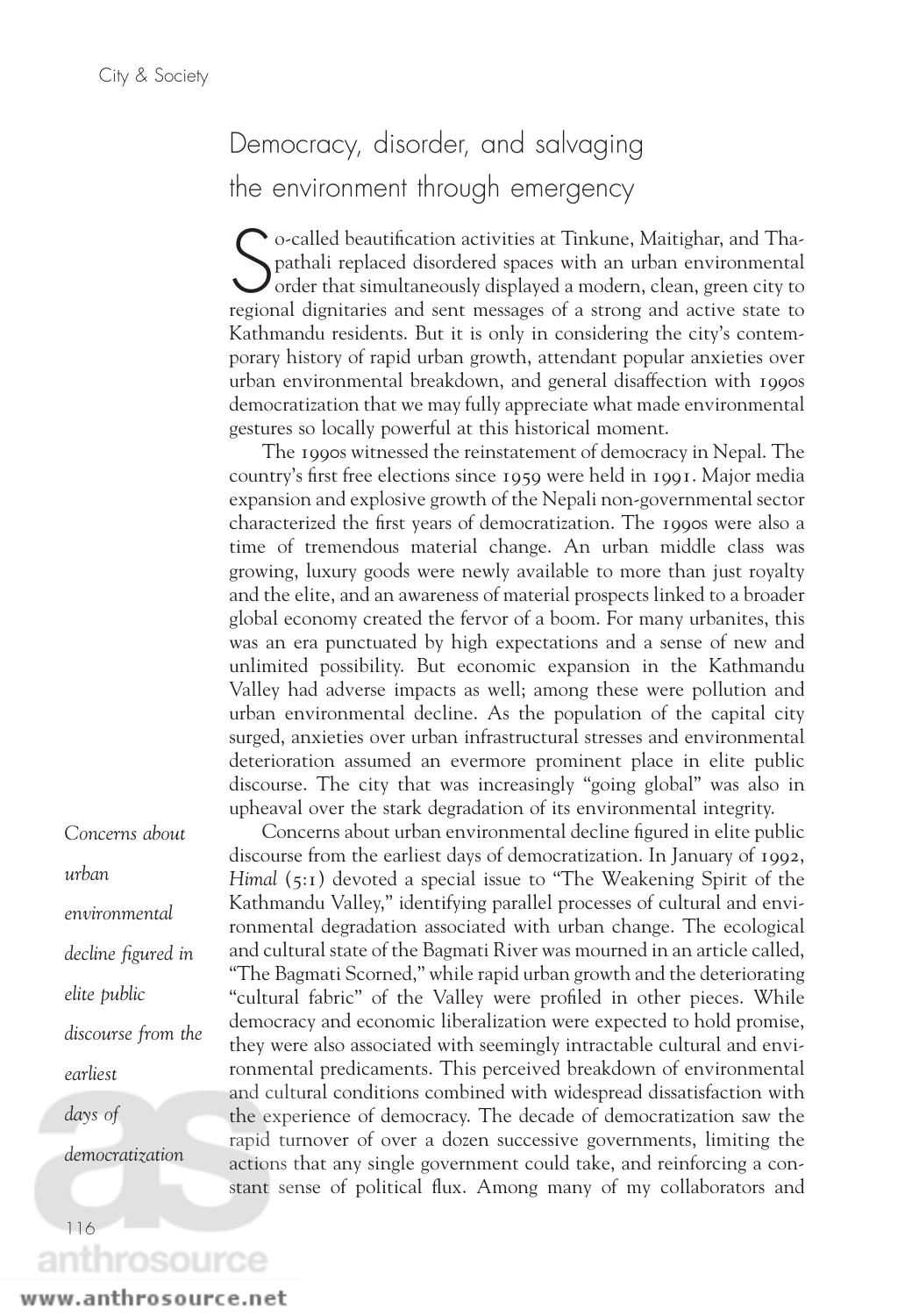informants, democracy in Nepal came to be associated with accelerated environmental degradation itself, so much so that the two were sometimes explicitly conflated (Rademacher 2007).

As urban environmental deterioration continued, public discontent with the gross imbalance between studies, investments, and official promises on one hand, and the worsening condition of the urban environment on the other, permeated public discourse. Headlines such as "Billions Spent but the Rivers Still Polluted," which proclaimed the wastage of over three billion rupees in investments toward Bagmati and Bishnumati River improvement in the capital, described an almost total lack of accountability on the part of state and development organizations for monies lost to the cause of urban environmental management:

> Despite the expenses, Kathmandu Valley's rivers – Bagmati, Bishnumati, Dhobikhola, Hanumante and Tukucha – continue to serve as massive sewerage systems for the Valley's overall population of 1.5 million. Industrial waste is also dumped into them recklessly.... There is a total lack of accountability and coordination among more than a dozen authorities that are supposed to be concerned about the plight of the rivers. Experts also stress that the government should come up with laws and regulations clearly defining rivers and their standard widths. They also (criticized) the municipalities, industries, and environment ministry for failing to enforce existing laws. (Kathmandu Post 2000a)

Throughout the 1990s, a host of environmental protection laws were established, but they lacked enforcement mechanisms or clear delineations of bureaucratic responsibility. Several agencies and institutions were assigned to protect the urban environment,<sup>17</sup> but confusion about which Ministries should manage what tasks often resulted in crossagency conflicts rather than actual enforcement or implementation. Thus the "total" lack of coordination lamented in the selection above.

A few days after the "Billions Spent" article was published, an editorial response appeared in the same paper under the title, "Protect Valley Rivers." It argued that ultimately only the "concrete measures" of a strong state could reverse urban river damage:

> There are over a dozen authorities supposed to be concerned with improving the cleanliness of rivers. But lack of coordination and accountability problems mar their performance. . . . In this backdrop, it can be concluded that serious action must be taken without delay to enforce relevant laws and regulations to improve the plight of the valley's rivers. Unless the government comes forward with concrete measures, rivers that constitute

www.anthrosource.net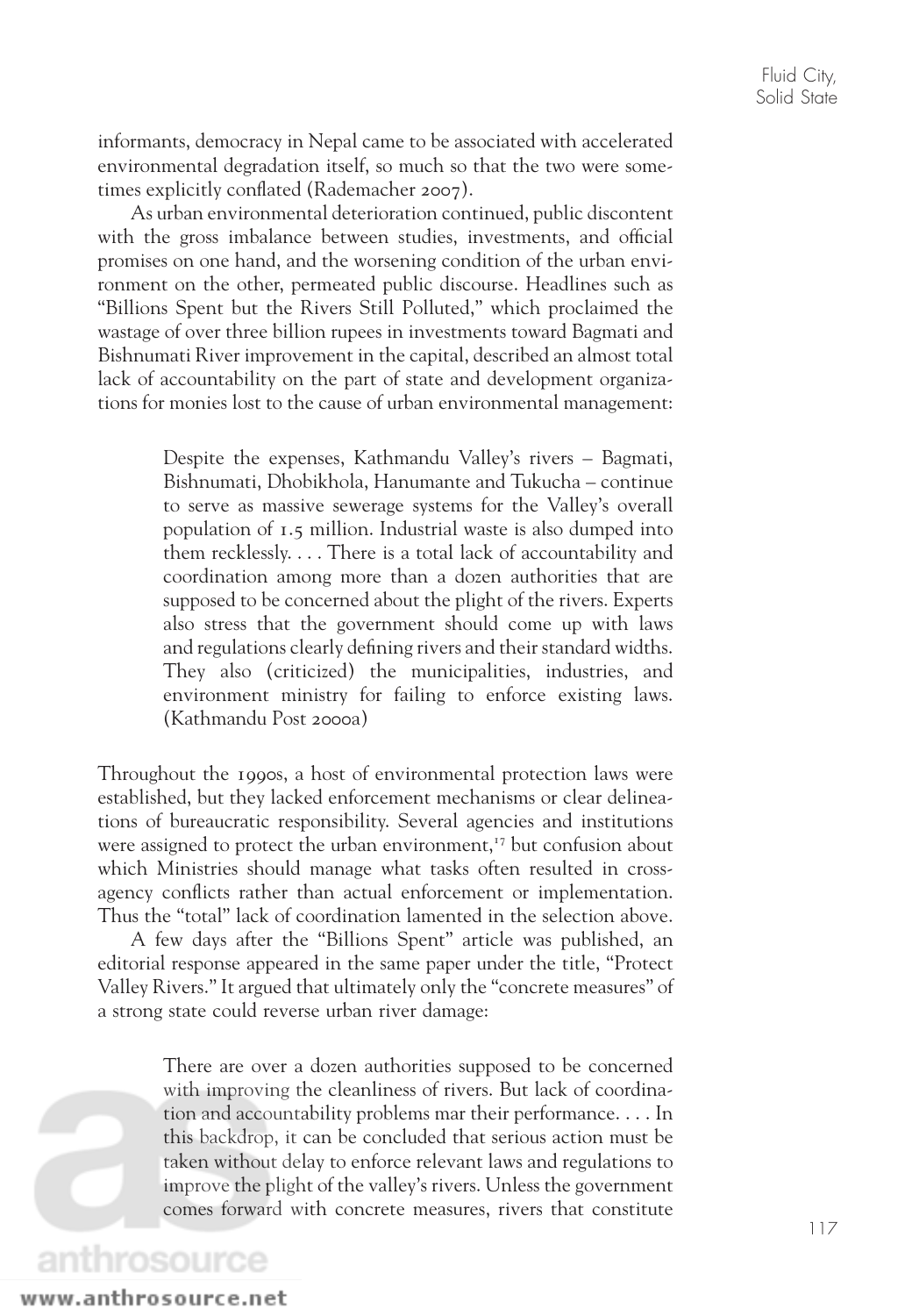the foundation of the Valley's old civilization will not stand any chance of survival, forget about improving their condition. (Kathmandu Post 2000b)

The discontent that accompanied democratization in Nepal is therefore important for understanding the local power of environmental interventions undertaken in the initial months of the state of emergency. Urban environmental disorder, by then almost synonymous with ideas of dysfunctional democracy, enabled an atmosphere in which a completely anti-democratic gesture, the state of emergency, was initially welcomed even by those holding strong commitments to democracy and participatory environmental management.

Consider, for instance, the comments of the Nepali director of a major park-building initiative near Thapatali. Like many development professionals involved in Kathmandu's environmental politics, he expressed fervent commitments to consultative, democratic planning and governance as the only acceptable path to sustainable urban environmental change. At the same time, however, he grew increasingly frustrated with the pace of environmental deterioration, so much so that his preliminary response to the declaration of emergency was one of optimism and relief. The fact that emergency beautifications had an immediate connection to the image the city would project to regional and global onlookers associated with the SAARC Conference seemed to heighten his enthusiasm, reflected in the following comments:

> Kathmandu is the capital. We want to make the city clean for our guests. These parks were a special case because they showed what can happen when we focus our expertise and concentrate our resources. Everyone worked together and something got done. Finally, some action – it is a relief.

*Democratic or*

*not, the*

*emergency state*

*facilitated a level*

*of environmental*

*management of*

*which the previous*

*decade of*

*democracy seemed*

*to be incapable*

118anthrosource

This official, then, viewed a moment when the state consolidated resources and power as "everyone working together." He expressed further relief that the Thapathali squatter settlements were quickly and completely destroyed, as this removed what he saw as a major obstacle to moving forward with his park-making initiative. On several occasions, the park director told me that international donors would not get involved with his project until what he called the "*sukumbasi* problem" was resolved. He assured me that only in the context of an emergency could the state have removed informal settlements so "effectively." Democratic or not, the emergency state facilitated a level of environmental management of which the previous decade of democracy seemed to be incapable.

But expressions of relief and welcome for the changes were expressed even among housing activists. After the Thapatali actions – the first forced *sukumbasi* evictions along the riverbanks since 1996 – I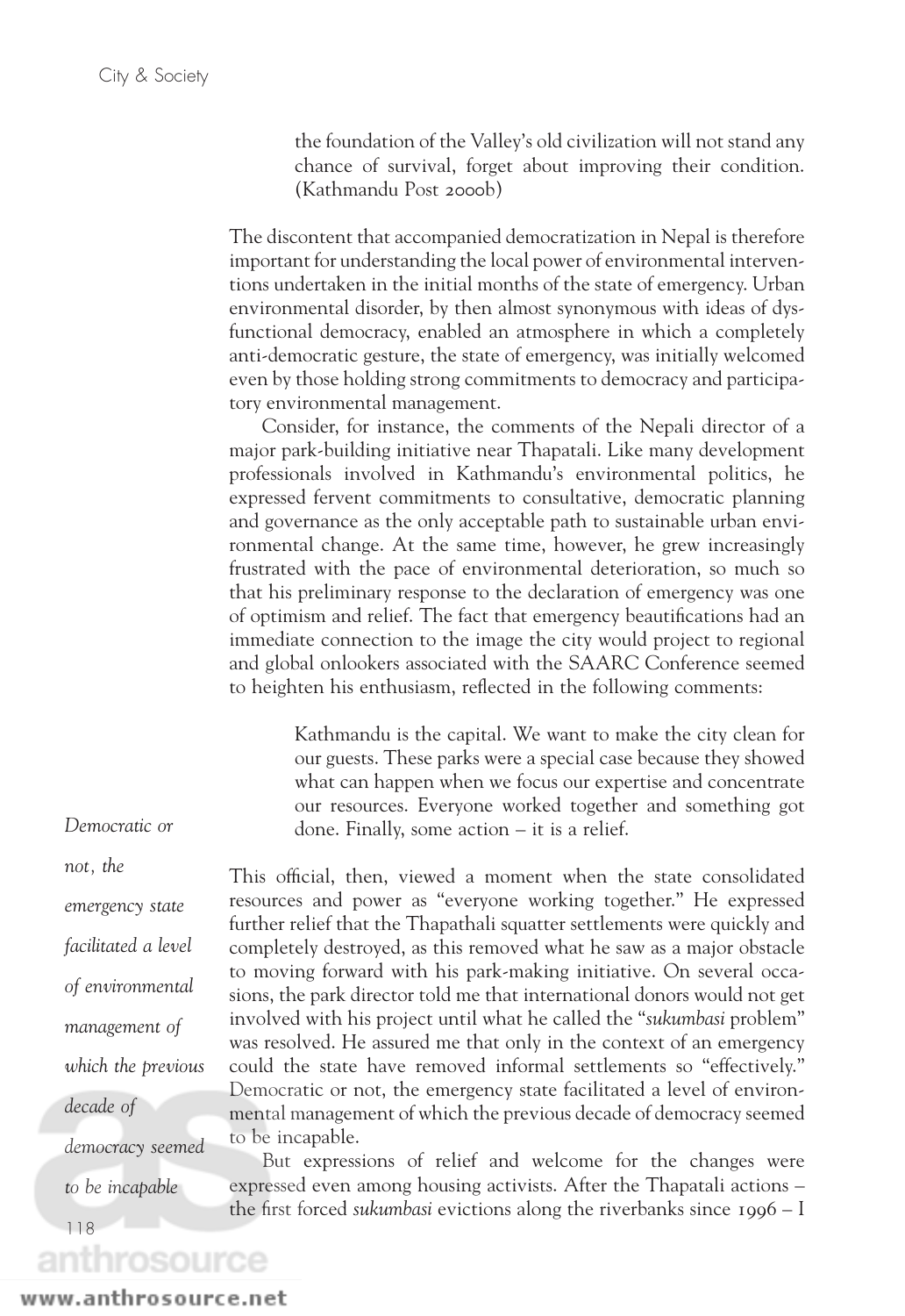heard more approval for the state's actions among these informants than criticisms. One prominent Nepali activist for urban housing and environmental rights expressed relief that, as she put it, at least "something" in the way of urban environmental improvement was finally "getting done," in sharp contrast to the ineffective democratic decade. She emphasized a broader picture in which all SAARC -related improvements were a welcome relief, suggesting that, despite their vulnerability, even the city's *sukumbasi* population had a generally positive reaction to the beautification campaign. After all, she said, *sukumbasi* were "just like us:" even they welcomed actions that would evidence a proactive, effective government and promote a cleaner city. She said:

> People [in *sukumbasi* settlements] are not against [the SAARCrelated projects].... They say they want these development programs. They say they want the city to look clean. The message the people are getting is that the government can do it if they want... even these big houses [at Maitighar] are demolished in a moment. [The government] can do it if they want to.<sup>18</sup>

While in theory she would never approve of forced evictions or the violent harassment of the urban poor, her reaction to emergency beautification was interesting in that it framed it as almost hopeful, a sign of life for a state empowered to "do it if they want to." She went to great length to explain that in a very broad sense, SAARC-related clean-up measures were in themselves desirable, even to communities that could potentially fall victim to evictions.<sup>19</sup>

To interpret such comments as an expression of a desire to do away with democracy altogether would be simplistic and inaccurate. In fact, many held on to an ideal of democracy quite different from their experience of democratization over the 1990s. For some, salvaging the state by backgrounding dissent during the initial state of emergency also meant preserving the possibility that a more desirable democracy might be forged at some future point. The unspoken tradeoff was that if the excesses of 1990s democratization continued, any hope for a more "authentic" democracy at some later point would likely be destroyed.

Herein lies an important aspect of emergency-era compromises: while the dissent that might have been openly expressed during the 1990s did not disappear, it was measured, reserved, or muted so that the demonstrated effectiveness and functionality of the post-democratic state could be condoned, the Nepali state itself could be reinforced, and the more immediate perceived threats associated with the Maoist insurgency could be curtailed. Ultimate support for an effective, assertive state among many of my informants, particularly in an uncertain time of suspended civil rights, seemed to suggest that democratic environmental management replaced by authoritarian environmental management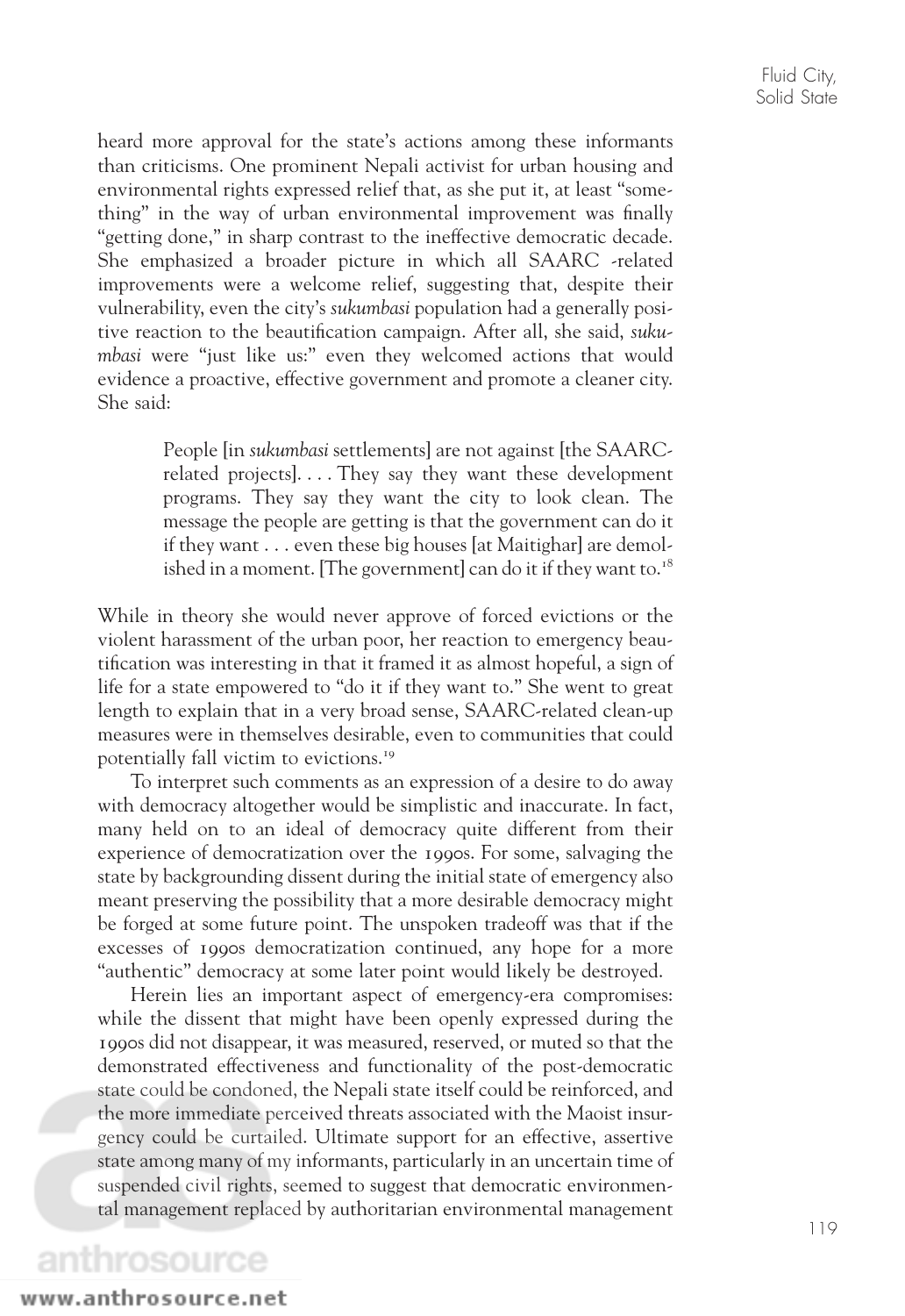was still considered environmental progress. Even if urban parks were constructed without public consultation or accountability, they were built, demonstrating that "the government can do it if they want to." Perhaps ironically, embracing the undemocratic practices of the emergency-era state could also be understood as an act of preservation and salvage consistent with, rather than dismissive of, ultimately democratic political ideals. A certain experience of democratization, then, seemed to give way to support for an authoritarian state of emergency that was seen, at some levels, as the only way to ensure that a more authentic democratic Nepal, as well as a more acceptable urban environment, might be possible in the future.

It is important to note that this consent was temporary and contingent. It evaporated quickly, as King Gyanendra consolidated, rather than loosened, his power over the years that followed 2001. On February 1, 2005, the king seized direct power, which lasted until protests of unprecedented scale and size around the country led him to reinstate Parliament in April of 2006. The monarchy was officially stripped of its power in a Parliamentary declaration in May of 2006, and optimism for peace and a new kind of democracy (*loktantra)* marked the months immediately following the April 2006 demonstrations. The period since has witnessed turbulent preparations for Constituent Assembly elections that continue at this writing (Hangen 2007).

### Urban environments and solid states

Thus SAARC Summit beautifications did much more than appropriately welcome, and perhaps impress, visiting regional dignitaries.<br>They also provided local city residents with spectacles of tangible state action in the wake o hus SAARC Summit beautifications did much more than appropriately welcome, and perhaps impress, visiting regional dignitaries. They also provided local city residents with spectacles of tangible inaction. Each environmental intervention seemed tied to showing that the emergency state was the converse of its democratic legacy, and rather than fuel dissent, it temporarily galvanized the support of the urban activists and professionals whose previous political actions and statements conveyed deep commitments to democratic practices.

The ordered parks that quickly replaced disorderly and ecologically degraded urban spaces gave physical testimony to the perceived failures of environmental management under democracy, and to the changes that could be expected under emergency rule. Immediate demonstrations of environmental control made sense locally as the converse of democracy-as-inaction, and the state, transformed under emergency terms, conveyed the capacity to do in a moment what twelve years of democracy in practice could not. The SAARC-emergency convergence gave the interventions their dual valence of regional welcome and local control; both temporarily diverted attention from the likely unsustainability of the state's authoritarian turn, and the reality that the

anthrosource

120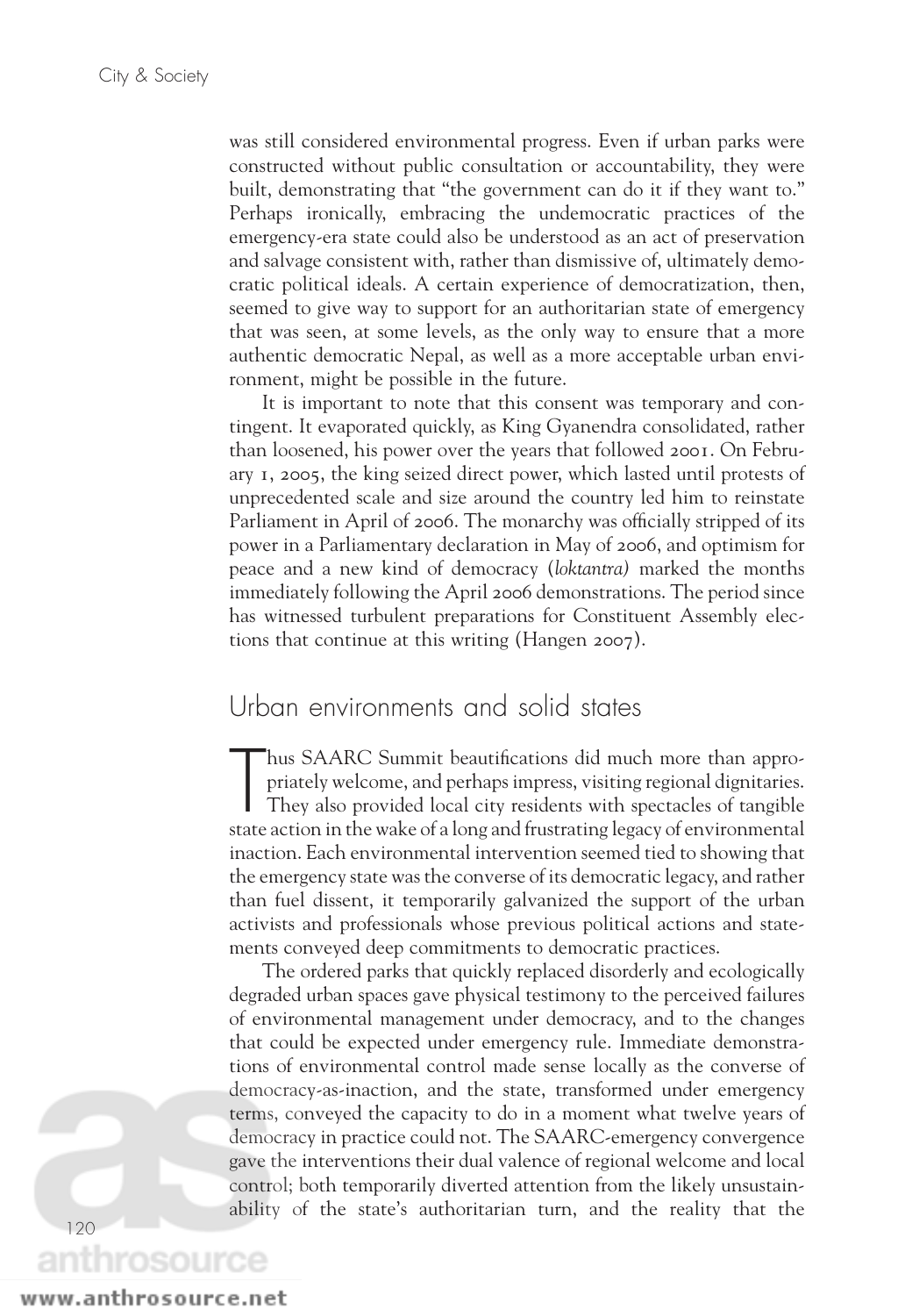Fluid City, Solid State

Kathmandu-centered state faced continued, unprecedented challenges to its authority. Articulations of environmental control sought to reinscribe the centrality of the capital in a time when multiple power centers violently contested Kathmandu as the center of Nepali sovereignty.

Voices of dissent or protest were notably missing from public responses to urban environmental change, due in part to uncertainty and fear of unknown consequences. But while the lack of expression does not demonstrate that dissent disappeared, I wish to highlight the consolidation of provisional consent among those otherwise committed to democratic and participatory urban environmental change. Such consent can only be understood by recognizing deep desires for urban environmental action, and, over the course of democratization, yearnings for a strong state to facilitate it. Given the dismal record of the previous decade, gestures of ecological control that could be construed as successes were welcomed by elites, managers, and even activists. They carried with them the capacity to temporarily supplant inconvenient details of undemocratic governance, violations of human rights, or overt authoritarian violence.

The Kathmandu case affords particular insight into the ways that urban environmental territory can function symbolically as both the place of the state, and as a site for articulating the "state of the state" to global and local audiences. Urban environmental productions helped to reinforce the image, and possibility, of a solid state with a singular center—the capital city—among an urban populace eager for evidence of state resilience in wartime. At the same time, they displayed a modern, clean, green city to a regional audience and trade alliance seeking assurances of Nepali sovereignty and economic vitality. Simultaneous, but differently meaningful, performances of state strength to local urbanites and temporary regional visitors made the urban environment a particularly powerful, multi-scaled terrain of statemaking in this critical period.

In a time of increasing attention to the social and environmental stresses that accompany rapid urban growth (Evans 2002; Dawson and Edwards 2004; UN 2003), and in a scholarly context where the contemporary form and relevance of state power is in active debate (Marcuse and van Kempen 2002; Appadurai 1996; Hannerz 1996; Ong 1998; Tsing 2000), it behooves us to recognize not only the ecological challenges unique to urban settings, but also the symbolic power of shaping, creating, and transforming urban environmental space itself. Environmental interventions in the wake of an emergency in Kathmandu underline statemaking processes critical for understanding even those cities that are more often marked by their integration into transnational flows of people, commodities, and capital.

It was through urban environmental productions that the important work of Nepali state transformation and consolidation was reinforced at multiple scales, and for multiple audiences.

anthrosource www.anthrosource.net

*Articulations of environmental control sought to reinscribe the centrality of the capital*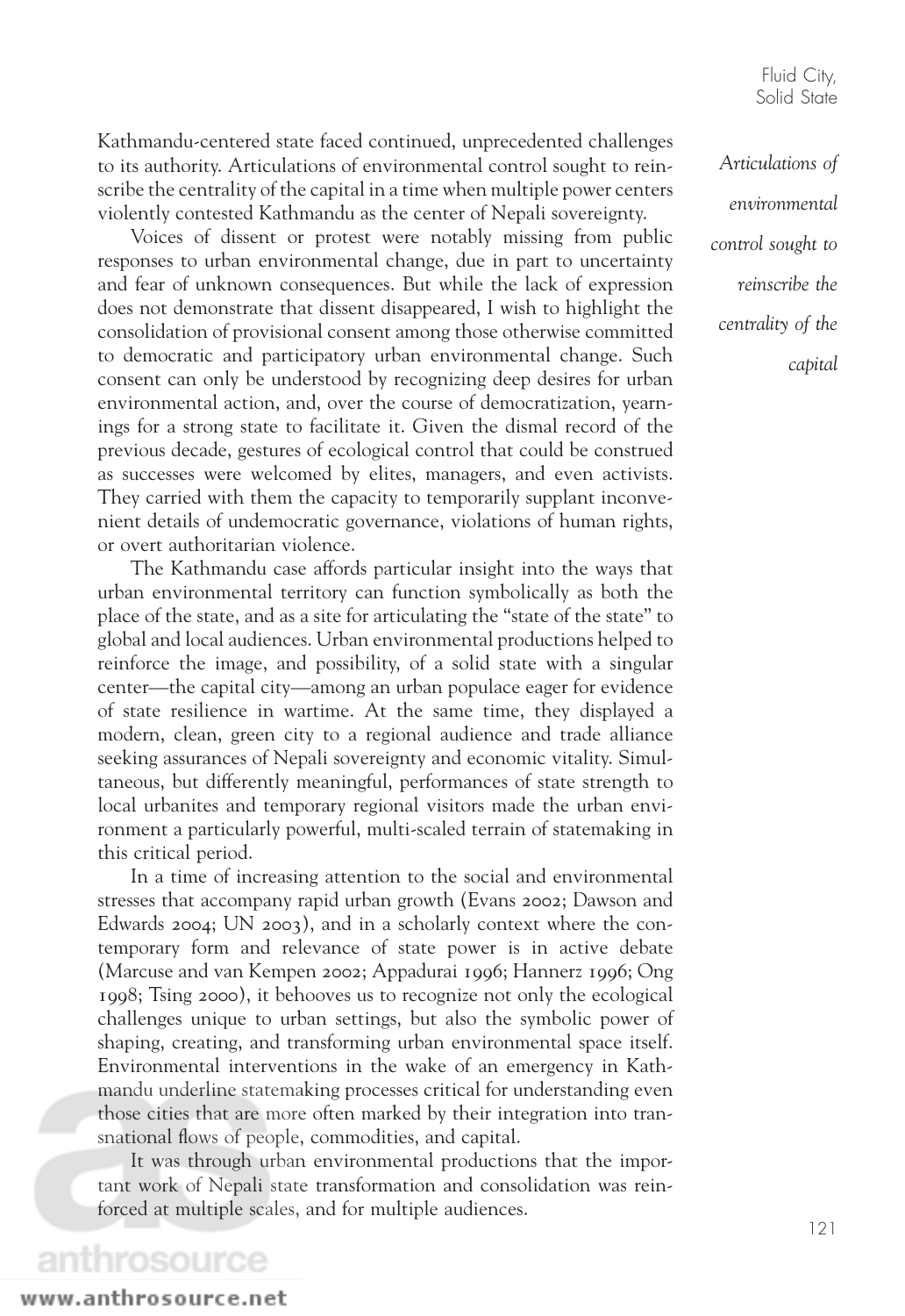### **Notes**

*Acknowledgments*. I am grateful to participants in the Urban Seminar at New York University, Nikhil Anand, Michael Dove, Andrew Mathews, Stacy Leigh Pigg, Helen Siu, Eric Worby, and anonymous readers of an earlier version of this paper from the Society for Urban, National, and Transnational/Global Anthropology. I am also grateful for helpful comments by anonymous reviewers from *City and Society*. Any errors contained herein are my own. Fieldwork for this study was supported by the U.S. Environmental Protection Agency (STAR Fellowship Grant  $#$  91576401-0) and the Yale Center for International and Area Studies Henry Heart Rice Research Fellowship. A period of follow-up research was conducted in the summer of 2006 through support from the New York University Research Challenge Fund.

<sup>1</sup>A national state of emergency was declared on November 26, 2001, after a third round of peace negotiations with the Communist Party Nepal-Maoist failed to reach an agreement, and immediately following November 23 and 25 Maoist attacks in Surkhet, Dang, Syangja, and Salleri in which at least fourteen Royal Nepal Army (RNA) soldiers, fifty police officers, and several other government officials were killed.

2 The 2002 South Asia Association for Regional Cooperation (SAARC) Summit was the first to be held in three years, and the second in Kathmandu since the creation of SAARC in 1985. Rhetorically far more than an alliance to promote regional trade relations, SAARC was conceived as a potential catalyst for the creation of "cooperative cultural identities" through which the political conflicts and tensions pervasive in the South Asian region could be "moderated, if not completely eliminated" (Muni 2002).

<sup>3</sup>By "production of the environment," I refer to Smith (1984), who suggested that nature in its relationship with social processes should form the core of historical materialist analysis, as nature is a fundamental part of a "process of production."

4 Bal Kumar K.C. (1998) reports that the proportion of people living in urban centers went from 4 percent in 1961 to 9.2 percent in 1991; further noted is that less than 50 percent of the urban population had drainage, solid waste facilities, or sewage and sanitation services. K.C. describes a trend of "gradual shifting of the rural poor to urban areas," particularly from the "immediate countryside" areas of Ramechhap, Trisuli, Dolakha, Sindupalchowk, and Dhading. In 1991, informal settlements in urban riverbank areas were estimated to be growing at 12 percent annually, a rate twice that of the city itself (HMG/ADB 1991). Between 1990 and 2000, the number of total urban squatter settlements almost tripled, with a majority located on public lands along rivers (Hada 2001:154).

<sup>5</sup>The deliberate cultivation of a Nepali national consciousness by the state began after the fall of the Rana regime and the reinstatement of King Tribhuvan in 1951. Although certain private groups had been working for decades to foster a Nepali national consciousness underground in Nepal and from exile in India (Onta 1997; Fisher et al. 1998), only in 1951 the state began an official project of nation-building characterized by state-run schools, the promotion of

www.anthrosource.net

anthrosource

122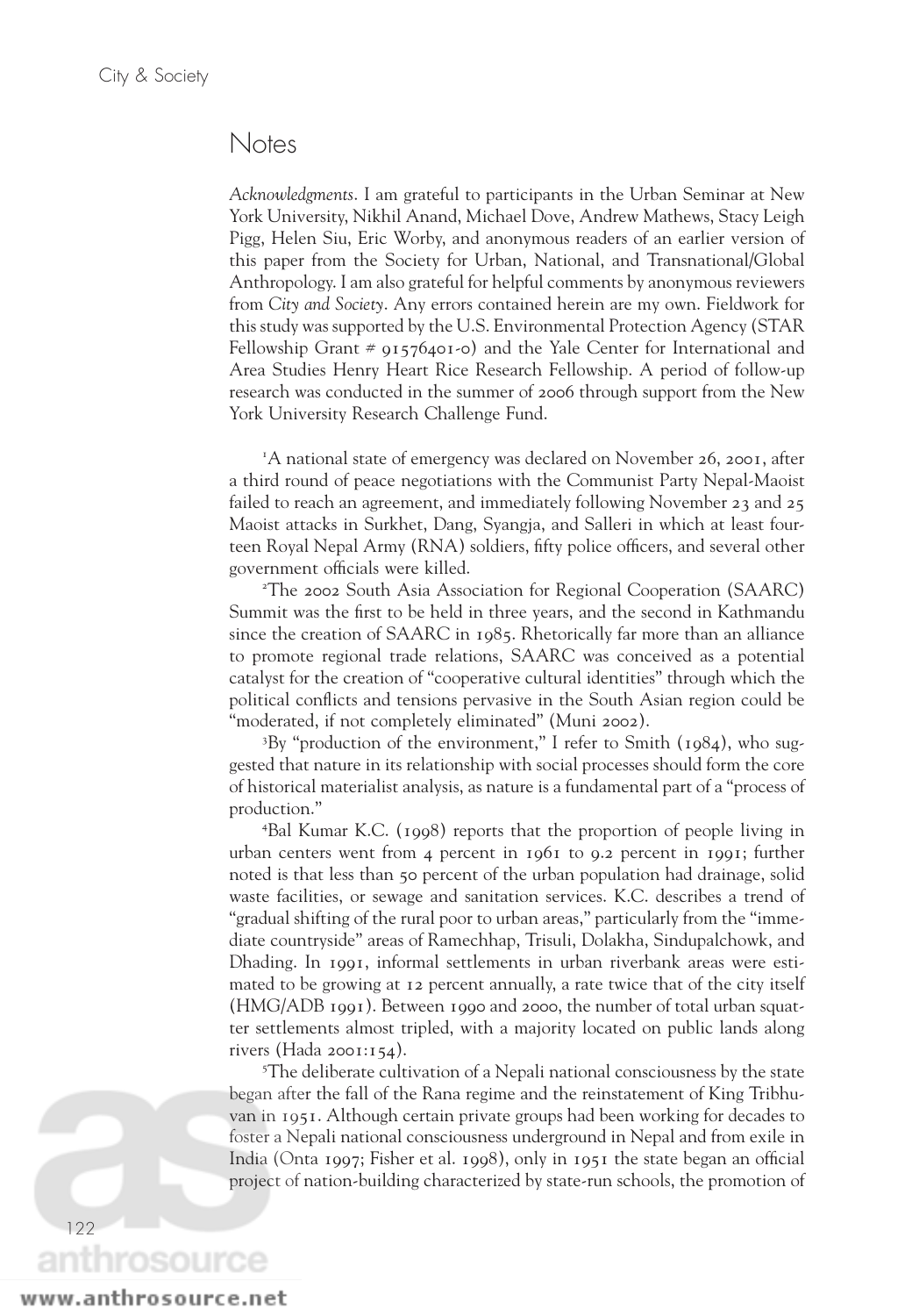a national dress and national language, an official media, and other features (Pfaff-Czarnika 1997).

6 Following Holston (1999), this study suggests an important role for cities in the analysis of global flows and globalization. Brenner (1997:154) has argued that urbanization can be conceptualized as a fundamental dimension of globalization. Capitalist industrialization, he notes, has continually reconfigured the urban, and the dynamic that results secures capital's requirements for labor power and fixed-capital inputs.

7 These were the king's sisters, Princesses Shanti Singh and Sharada Shah; Princess Sharada's husband, Kumar Khadga Bikram Shah; and Princess Jayanti Shah, a cousin of the late king.

8 The research project, "Culturing Urban Ecology: Development, Statemaking, and River Restoration in Kathmandu" (2005) was conducted over multiple periods between 1997 and 2003. During twenty cumulative months of fieldwork in Kathmandu, I conducted participant-observation among actors in three broadly-defined discursive fields: a state-development field, a cultural heritage advocate field, and a housing activist and landless migrant field.

9 Many slogans were written in a way easily subject to satire, prompting Kunda Dixit to poke endless fun (2002).

<sup>10</sup>A *karuwā* is a round metal pitcher with a neck to contain drinking water, usually made of brass.

<sup>11</sup>Michael Hutt defines the *mandala* as "a ritual diagram with a principal deity at its center and the other divinities of this deity's retinue arranged around it. The mandala is the model for the design of Nepal's square pagoda temples and also, though less obviously, for the layout of the royal cities of the Valley during the Malla period" (1995:229). He defines the *stupa* as "the primary cult object of Buddhism in Nepal and elsewhere. Originally a mound entombing sacred relics, now greatly elaborated" (ibid:232).

<sup>12</sup>Emergency restrictions did not legally prohibit affected individuals from filing court complaints, yet no complaints in the Thapathali eviction case were filed.

<sup>13</sup>Several months after the SAARC Conference, the Nepali Times ran a profile of Kathmandu Mayor Keshab Staphit that cited the transformation of Tinkune as evidence that the mayor lived up to his reputation as a "shrewd operator." The article explained, "When he had to convince Prime Minister Sher Bahadur Deuba to clean up Tinkune before SAARC, he told him that demolishing houses in the city would take media attention away from the Maoist insurgency ahead of the summit. Deuba immediately saw the logic, and gave the go-ahead."

<sup>14</sup>Sharma (2002) shows a long history of interconnection between Nepali statecraft and religious symbolism. Sharma argues that at particular historical moments, the state has sought to enhance or consolidate its power through formal associations with religious symbolism and practice, citing for example the post-1990 context, in which, via the continued constitutional existence of Nepal as a "Hindu Kingdom," Hinduism functioned primarily as a force for the cultural legitimacy of the state. He cites examples like the ban on cow slaughter, official celebration of Hindu holidays, the content of school curricula, and the ban on religious proselytizing (30) as evidence of state-sponsored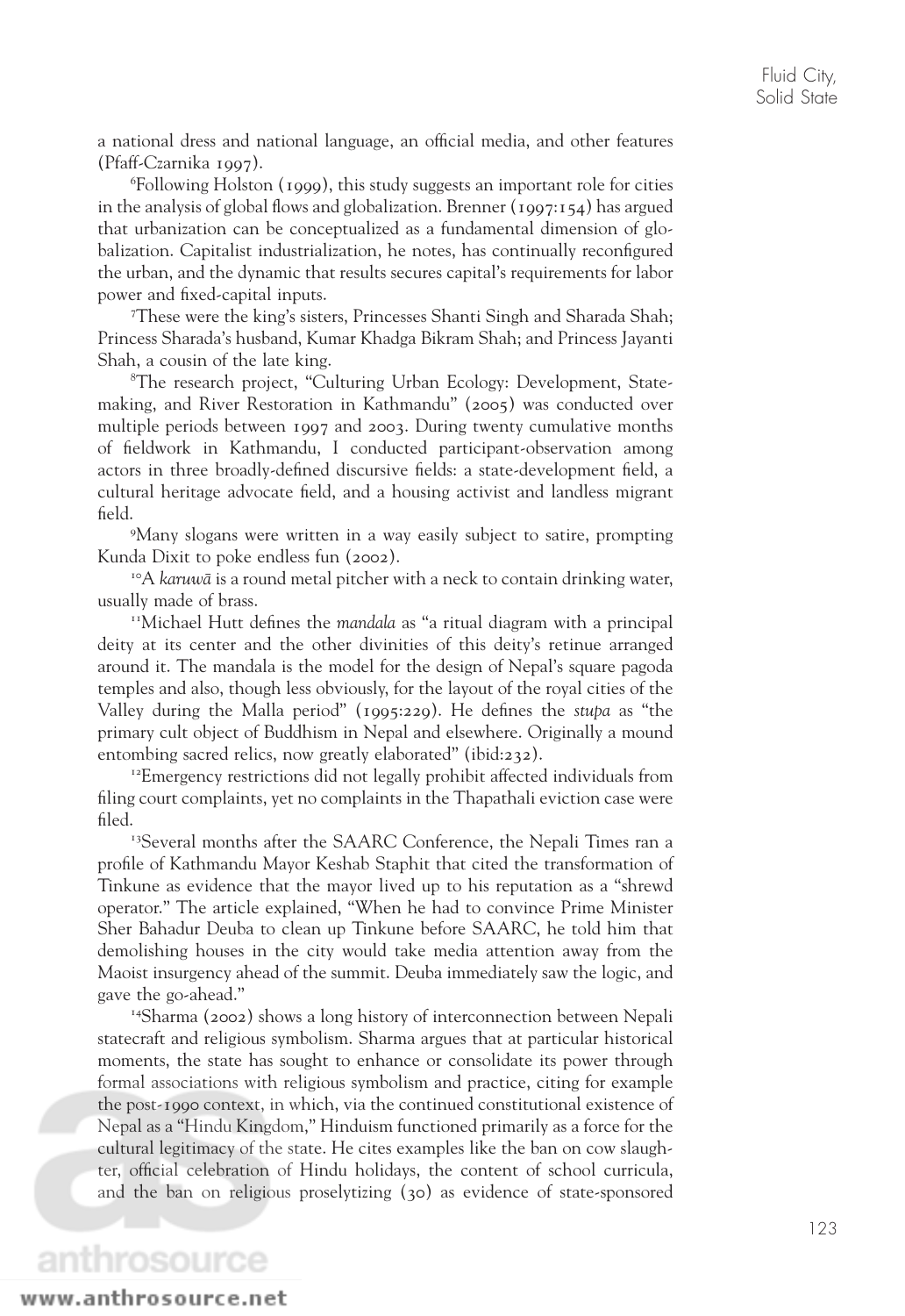Hinduism. The *mandala* and other symbolic content of Maitighar may be interpreted as consistent with this.

<sup>15</sup>There is no easy translation from Nepali to English for *sukumbasi,* although it is most commonly translated to squatter. A related word, *sukumbasa*, is the state of having nothing. Used to refer both to people and their settlements, *sukumbasi* refers to those who are assumed to be landless, or very poor, and who occupy land for which they do not own a legal title. Although technically the term refers to "the person lacking shelter and food; one having neither" according to Pradhan's (2001) Ratna's Nepali English Dictionary, some of Kathmandu's *sukumbasi* population may not be said to be definitely and universally lacking these things.

<sup>16</sup>Email message from a housing advocacy volunteer, February 2002.

<sup>17</sup>The Ministry of Population and Environment was created in 1995, and an Environmental Protection Act followed in 1996. Since 1997, it has been unlawful to create pollution in a way that causes significant impacts to the environment or public health, and there are now national pollution standards and a schedule of fines for development projects that proceed without environmental impact statements (Adhikari 1998).

<sup>18</sup>Interview Transcript, 8 January 2002.

<sup>19</sup>During this period I was strongly dissuaded from interviewing *sukumbasi* settlers themselves, and I have therefore very limited data about their direct reactions to the Thapatali evictions.

### References Cited

Adhikari, A.

1998 Urban and Environmental planning in Nepal: Analysis, Policies, and Proposals. Kathmandu: IUCN.

Agrawal, Arun

2005 Environmentality: Technologies of Government and the Making of Subjects. Durham: Duke University Press.

Appadurai, Arjun

1996 Modernity at Large. Minneapolis: University of Minnesota Press. Aretxaga, Begona

2003 Maddening States. Annual Review of Anthropology 32: 393–410. Baviskar, Amita

- 1995 In the Belly of the River: Tribal Conflicts over Development in the Narmada Valley. Delhi: Oxford University Press.
- 2003 Between Violence and Desire: Space, Power, and Identity in the Making of Metropolitan Delhi. International Social Science Journal 55(175):89–98.
	- 2007 The Dream Machine: The Model Development Project and the Remaking of the State. *In* Waterscapes: The Cultural Politics of a Natural Resource. Amita Baviskar, ed. Delhi: Permanent Black.

Brenner, Neil

1997 Global, Fragmented, Hierarchical: Henri Lefebvre's Geographies of Globalization. Public Culture  $10(1):135-167$ .

124

www.anthrosource.net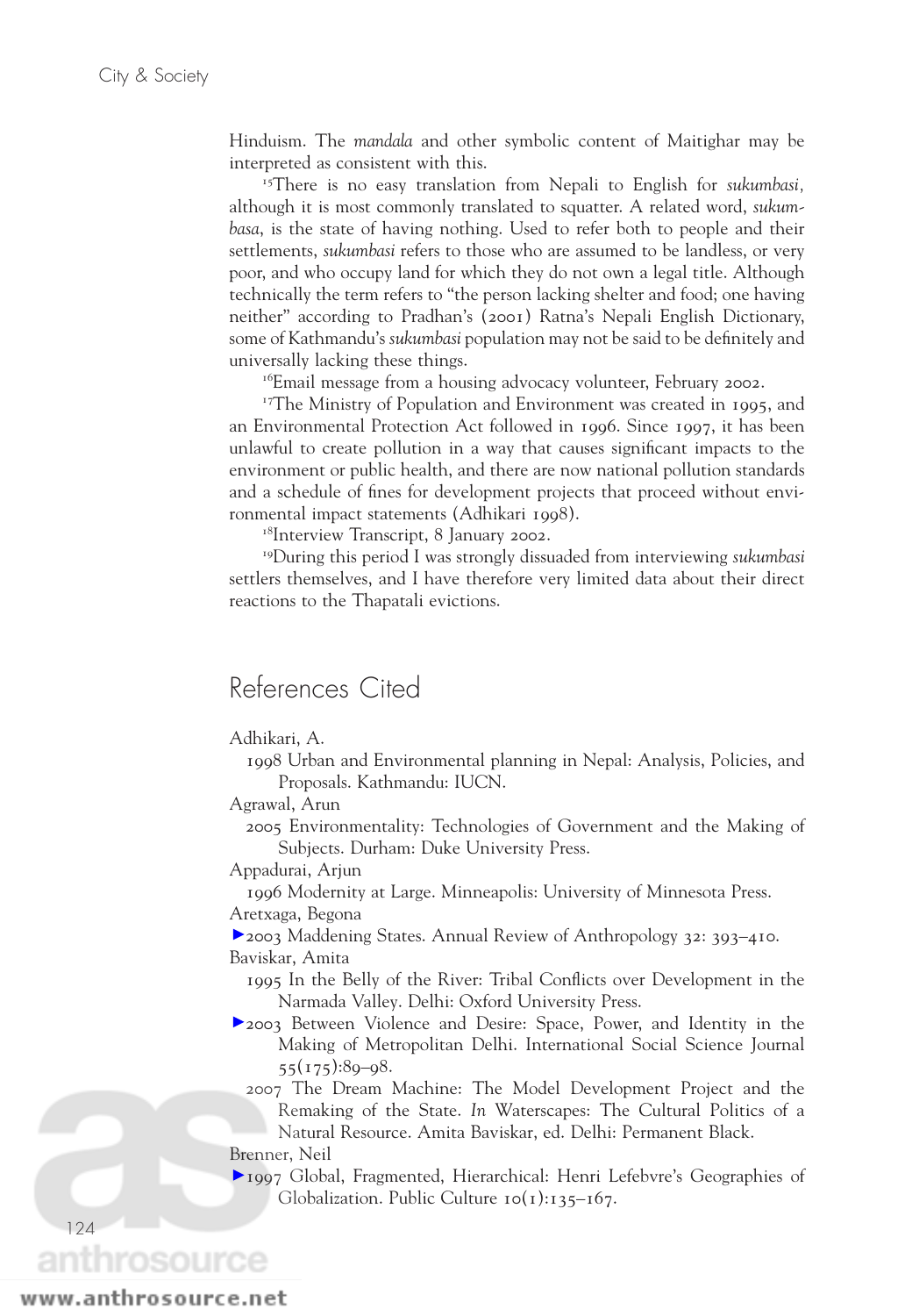Fluid City, Solid State

Brosius, J. Peter, and Diane Russell

2003 Conservation from Above: An Anthropological Perspective on Transboundary Protected Areas and Ecoregional Planning. Journal of Sustainable Forestry 17:39–65.

Chatterjee, Partha

2004 The Politics of the Governed : Reflections on Popular Politics in Most of the World. New York: Columbia University Press.

Dawson, Ashley and Brent Edwards

2004 Introduction: Cities of the South. Social Text 81, 22(4):1–7.

Demerritt, David

1994 The Nature of Metaphors in Cultural Geography and Environmental History. Progress in Human Geography 18(3):163-185.

Dixit, Kanak Mani

1997 Foreign Aid in Nepal: No Bang for the Buck. Studies in Nepali History and Society 2:173–86.

Dixit, Kunda

2002 SAARCasm. Nepali Times 76, p.20.

Evans, Peter, ed.

2002 Livable Cities? Urban Struggles for Livelihood and Sustainability. Berkeley: University of California Press.

Faure, David, and Helen F. Siu

1995 Down to Earth: the Territorial Bond in South China. Stanford: Stanford University Press.

Fisher, James F., with Tanka Prasad Acharya and Rewanta Kumari Acharya 1998 Living Martyrs: Individuals and Revolution in Nepal. Delhi: Oxford University Press.

Gaige, Frederick

1975 Nationalism and Regional Unity in Nepal. Berkeley: University of California Press.

Gellner, David, Joanna Pfaff- Czarnecka, and John Whelpton, eds.

1997 Nationalism and Ethnicity in a Hindu Kingdom: The Politics of Culture in Contemporary Nepal. Amsterdam: Harwood Academic Publishers.

Greenough, Paul

2003 Pathogens, Pugmarks, and Political Emergency: the 1970s South Asian Debate on Nature. In Nature in the Global South: Environmental Projects in South and Southeast Asia. Paul Greenough and Anna Tsing, eds. Pp. 201–230. Durham: Duke University Press.

Grove, Richard

1989 Green Imperialism: Colonial Expansion, Tropical Island Edens and the Origins of Environmentalism 1600–1860. Cambridge: Cambridge University Press.

Gupta, Akhil

1995 Blurred Boundaries: the Discourse of Corruption, the Culture of Politics, and the Imagined State. American Ethnologist 22(2):375–402.

Hada, Jun

2001 Housing and Squatter Settlements. *In* City Diagnostic Report for City Development Strategy. Kathmandu Metropolitan City (KMC)/ The World Bank. Pp 135–190.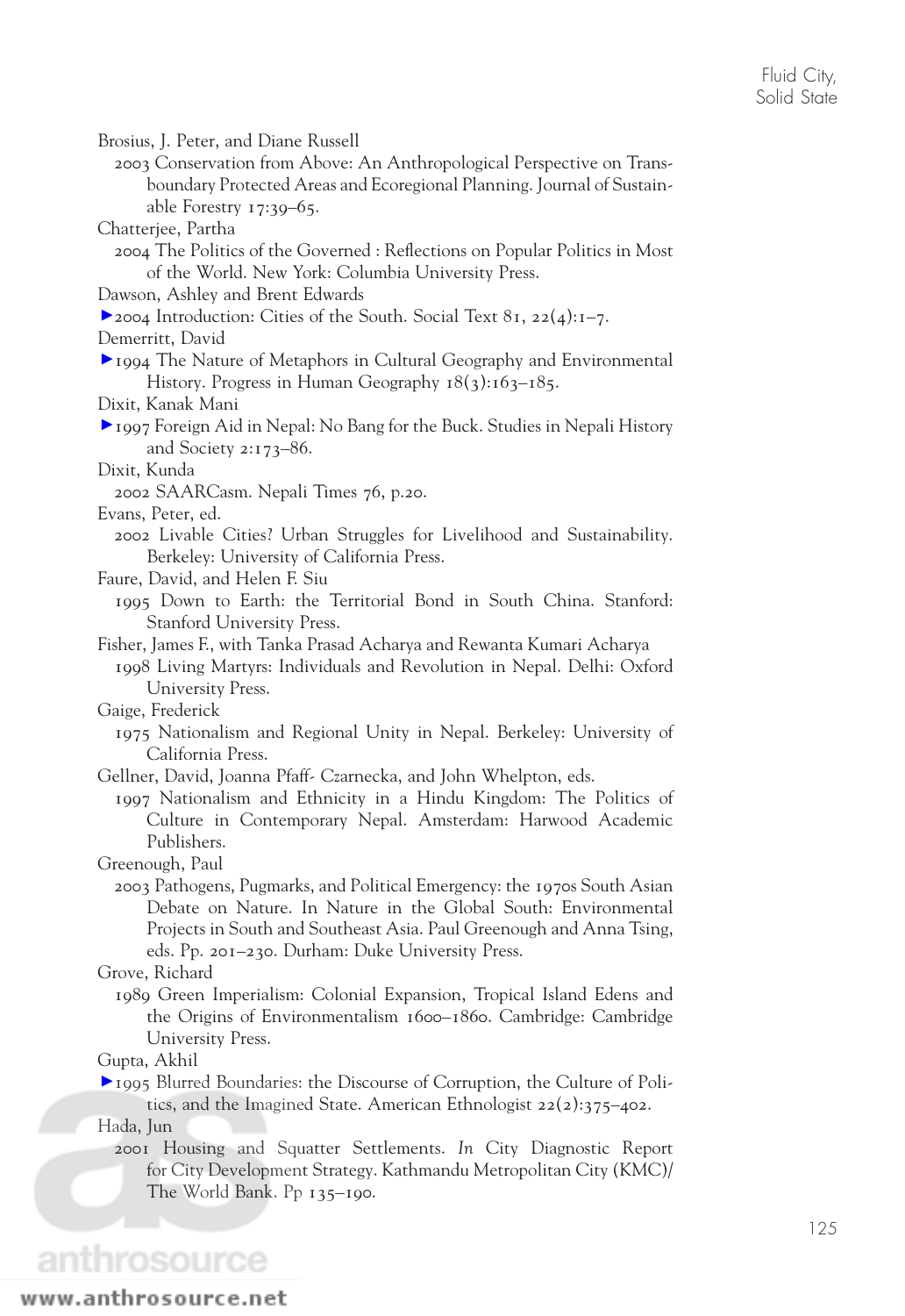Hangen, Susan

2007 Creating a "New Nepal": The Ethnic Dimension. Policy Studies 34. Washington DC: The East-West Center.

Hannerz, Ulf

1996 Transnational Connections: Culture, People, Places. London: Routledge.

Hansen, Thomas Blom

- 2001 Governance and State Mythologies in Mumbai. *In* States of Imagination: Ethnographic Explorations of the Postcolonial State. Thomas Blom Hansen and Finn Stepputat, eds. Pp. 221–256. Durham: Duke University Press.
- Hansen, Thomas Blom and Finn Stepputat

2001 States of Imagination: Ethnographic Explorations of the Postcolonial State. Durham: Duke University Press.

Haraway, Donna

1991 Simians, Cyborgs, and Women: the Reinvention of Nature. New York: Routledge.

1997 Modest Witness@Second Millenium. FemaleManMeetsOnco-Mouse:Feminism and Technoscience. New York: Routledge.

Himal

1992 The Weakening Spirit of the Kathmandu Valley. Himal  $5(1)$ .

His Majesty's Government of Nepal (HMG) and Asian Development Bank

1991 Environmental Policy Assessment: Kathmandu Urban Development Plans and Programs: Concept Plan for the Bishnumati Corridor. Kathmandu: Halcrow Fox and Associates.

Hoftun, Martin, William Raeper, and John Whelpton

1999 People, Politics, and Ideology: Democracy and Social Change in Nepal. Kathmandu: Mandala Book Point.

Holston, James

1999 Spaces of Insurgent Citizenship. *In* Cities and Citizenship. Holston, James, ed. Pp. 155–173. Durham: Duke University Press.

Holston, James, and Arjun Appadurai, eds.

1999 Cities and Citizenship. Durham: Duke University Press.

Hutt, Michael

- 1995 Nepal: A Guide to the Art and Architecture of the Kathmandu Valley. Kiscadale.
- 2004 Himalayan People's War : Nepal's Maoist Rebellion. Bloomington: Indiana University Press.

Joseph, Gil and Daniel Nugent

1994 Everyday Forms of State Formation: Revolution and the Negotiation of Rule in Modern Mexico. Durham: Duke University Press.

KC, Bal Kumar

1998 Trends, Patterns, and Implications of Rural-to-Urban Migration in Nepal. Kathmandu. Central Department of Population Studies, Tribhuvan University.

Kendall, Laura

1998 Who Speaks for Korean Shamans when Shamans Speak of the Nation? *In* Making Majorities: Constituting the Nation in Japan, Korea, China,

126

anthrosource www.anthrosource.net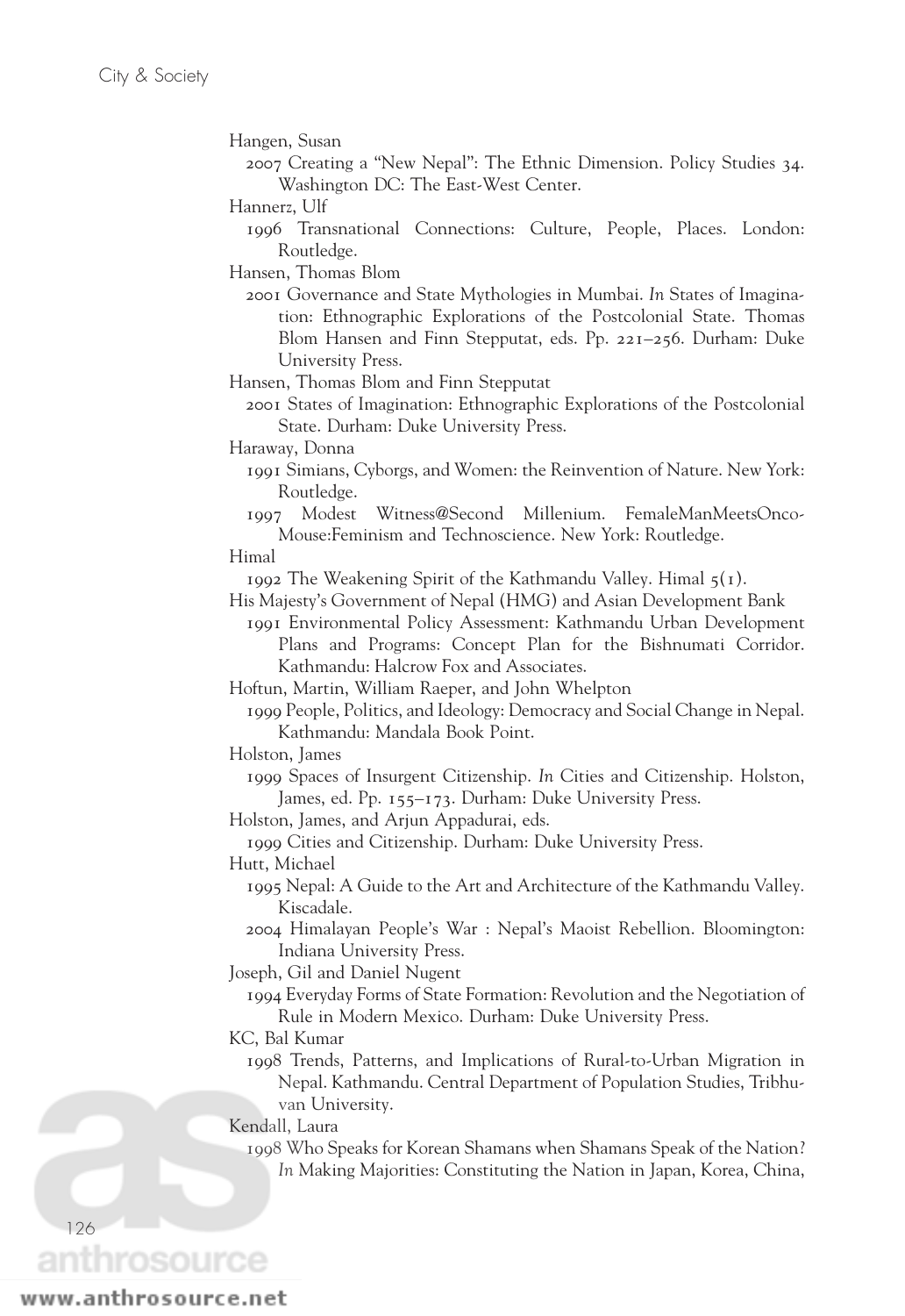Malaysia, Fiji, Turkey, and the United States. D. Gladney, eds. Pp. 55–72. Stanford: Stanford University Press.

2002 Tinkune and Maitighar. Nepali Times #73: 7.

Latour, Bruno

1993 We Have Never Been Modern. Cambridge: Harvard University Press. Lawoti, Mahendra, ed.

2007 Contentious Politics and Democratization in Nepal: The Maoist Insurgency, Identity Politics, and Social Mobilization since 1990. Delhi: Sage Publications.

Liechty, Mark

1997 Selective Exclusion: Foreigners, Foreign Goods, and Foreignness in Modern Nepali History. Studies in Nepali History and Society 2(1):5– 68.

2003 Suitably Modern: Making Middle Class Culture in a New Consumer Society. Princeton: Princeton University Press.

Low, Setha

2003 Behind the Gates: Life, Security, and the Pursuit of Happiness in Fortress America. New York: Routledge.

Lumanti Support Group for Shelter

2002 Report on Evictions at Thapathali. Kathmandu: Lumanti.

Manandhar, Razen

2001 Maitighar Corner to get Exotic Look with Mandala, Stupa, and Water Spouts. Kathmandu Post, December 27.

Marcuse, Peter and Ronald van Kempen

2002 Of States and Cities: The Partitioning of Urban Space. New York: Oxford University Press.

Mazzarella, William

2003 Shoveling Smoke: Advertising and Globalization in Contemporary India. Durham: Duke University Press.

Michael, Bernardo

1999 Statemaking and Space on the Margins of Empire: Rethinking the Anglo-Gorkha War of 1814–1816. Studies in Nepali History and Society 14(2):247-294.

Migdal, Joel, et al. (eds)

1994 State Power and Social Forces: Domination and Transformation in the Third World. Cambridge: Cambridge University Press.

#### Mosse, David and M. Sivan

2003 The Rule of Water : Statecraft, Ecology and Collective Action in South India. New Delhi Oxford: Oxford University Press.

Muni, Surinder

2002 SAARC at Crossroads. Himal South Asian 15:1.

No Author

2002 Kathmandu's Soul Lost in a Concrete Jungle. Spotlight 21:41,April 26–May 2.

2000a Billions Spent but the Rivers Still Polluted. The Kathmandu Post, February 7.

2000b Protect Valley Rivers. The Kathmandu Post, February 8.

# anthrosource

Khanal, Sribhakta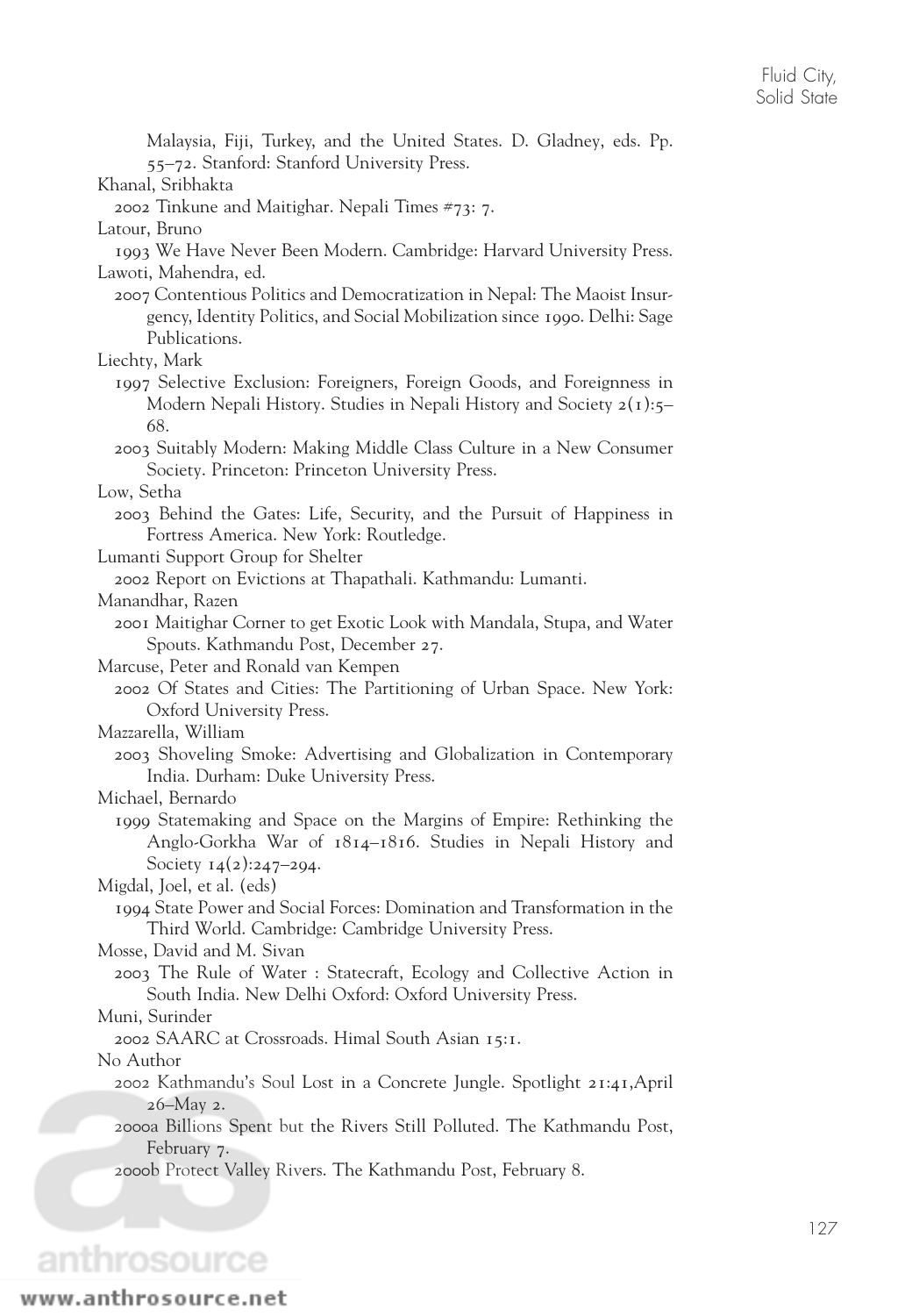O'Dougherty, Maureen

2002 Consumption Intensified: The Politics of Middle Class Daily Life in Brazil. Durham: Duke University Press.

Ong, Aihwa

1998 Flexible Citizenship: The Cultural Logics of Transnationality. Durham: Duke University Press.

Onta, Pratyoush

1997 Activities in a "Fossil State": Balkrishna Sama and the Improvisation of Nepali Identity. Studies in Nepali History and Society 2:169–102.

Peet, Richard and Michael Watts, eds.

1996 Liberation Ecologies: Environment, Development, Social Movements. New York: Routledge.

Pfaff-Czarnecka, Joanna

1997 Vestiges and Visions: Cultural Change in the Process of Nation-Building in Nepal.*In*Nationalism and Ethnicity in a Hindu Kingdom: The Politics of Culture in Contemporary Nepal. Gellner e. Al. eds. Pp 419–470. Amsterdam: Harwood Academic Publishers.

Post, Maarten

2003 Kathmandu's Malignant Urban Tumour. Nepali Times #161. Sept. 6–11.

Rademacher, Anne

2005 Culturing Urban Ecology: Development, Statemaking, and River Restoration in Kathmandu. Ph.D. dissertation, Department of Anthropology and School of Forestry and Environmental Studies, Yale University.

2007 A "Chaos" Ecology: Democratization and Urban Environmental Decline in Kathmandu. *In* Contentious Politics and Democratization in Nepal. The Maoist Insurgency, Identity Politics, and Social Mobilization since 1990. Lawoti, Mahendra (eds. Pp. 299–321. Delhi: Sage.

Saberwal, Vasant

1999 Pastoral Politics: Bureaucracies, Shepherds, and Conservation in the Western Himalaya. New Delhi: Oxford University Press.

Scott, James

- 1998 Seeing Like a State: How Certain Schemes to Improve the Human Condition Have Failed. New Haven: Yale University Press.
- 1990 Domination and the Arts of Resistance: Hidden Transcripts. New Haven: Yale University Press.

Seddon, David

1987 Nepal: A State of Poverty. Delhi: Vikas.

Sharma, Sudhindra

2002 The Hindu State and the State of Hinduism. *In* State of Nepal. Dixit, Kanak Mani and Shastri Ramachandaran, eds. Pp. 22–38. Lalitpur: Himal Books.

Siu, Helen

- 1989 Agents and Victims in South China: Accomplices in Rural Revolution. New Haven: Yale University Press.
- 1990 Recycling Tradition: Culture, History, and Political Economy in the Chrysanthemum Festivals of South China. Comparative Studies in Society and History  $32(4):765-794$ .

128

www.anthrosource.net